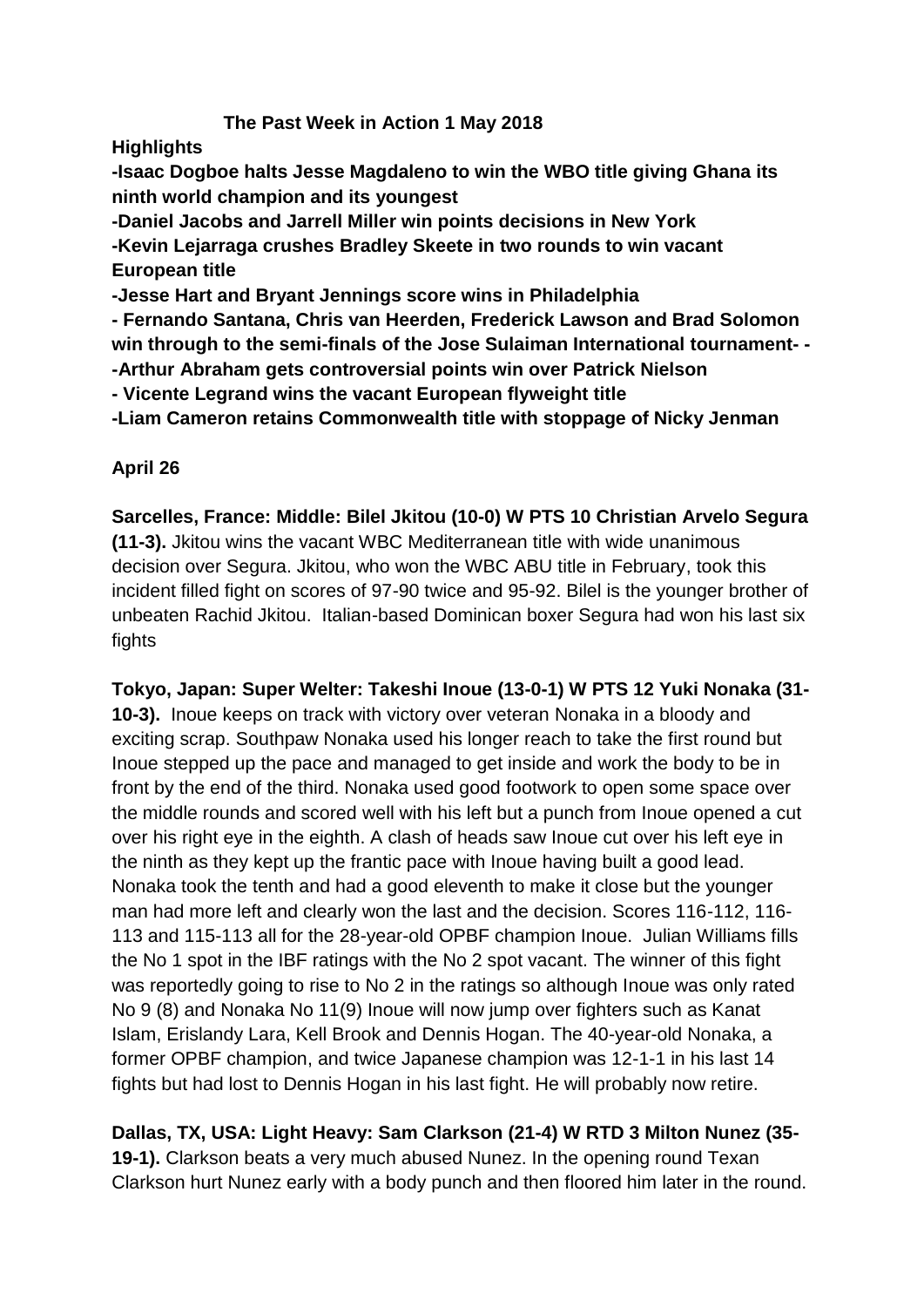Clarkson continued to clobber Nunez in the second and third and the Colombian's corner retired their man at the end of the round. Clarkson is 14 -2 in his last16 fights with the defeats coming against Jesse Hart and Dmitry Bivol. This is win No 14 by KO/TKO. The 30-year-old Nunez was at one time 21-1-1 but was then blown away in 58 seconds by Gennady Golovkin in a 2010 challenge for the interim WBA middle title and this is his fifteenth loss by KO/TKO.

### **April 27**

**Buenos Aires: Argentina: Welter: Luis Veron (14-0) W PTS 10 Gabriel Ledesma (12-2).** Veron relieves Ledesma of the WBC Latino title with a majority decision that should have been unanimous. From the outset Veron was quicker and more accurate using his longer reach to set Ledesma up for some powerful right crosses. Ledesma pressed hard over the fourth and fifth but was having trouble getting past Veron's jab. Ledesma was marked up with a swelling around his right eye and was being hurt by left hooks to the body from Veron. The challenger looked to have won comfortably. He was the winner on two cards by 99-91 and 96-94 with the third judges scoring it 95-95. The 25-year-old Veron, the Argentinian No 6, was moving up to ten rounds for the first time. "Pitbull" Ledesma, 24, had been rated No 2 and had won his last two fights by KO/TKO.

### **Hobart, Australia: Feather: Luke Jackson (16-0) W KO 2 Surachet Thongmala**

**(7-9).** "Action" Jackson marches on. The local hero overpowered late substitute Thongmala to register his seventh win by KO/TKO. The 33-year-old Olympian, the WBO No 9, will have to move up to tougher opposition soon. He suffers from obsessive compulsive disorder but says that in fact it gives him an edge when it comes to his focus on defence. Thongmala came in as a very late substitute after Argentinian Javier Herrera had visa problems. Seven losses by KO/TKO now for Thongmala.

### **Barranquilla, Colombia: Bantam: Yenifel Vincent (30-3-2,1ND) W TKO 4 Walberto Ramos (24-9-2). Feather: Luis Lebron (11-0-1) W PTS 10 Luis Ruiz (9- 2) . Bantam: Jeyvier Cintron (5-0) W TKO 4 Jonathan Burgos (13-4-1). Vincent vs. Ramos**

Vincent wins the vacant WBO Latino title as he massacres poor Ramos. The WBO No 12 almost finished it in the first as he put Ramos down twice. Vincent continued to land heavily in the second flooring Ramos again and a fourth knock down came in round four. Ramos was shipping punishment in the fifth when the fight was stopped. The 31-year-old Miami-based Dominican Vincent makes it 23 wins by KO/TKO including five on the bounce. His losses have been against Chris Avalos, Juan Antonio Rodriguez and Eric Hunter so he stumbles when the hurdles are higher. Ramos came in as a very late replacement and was having his first fight in 21 months.

### **Lebron vs. Ruiz**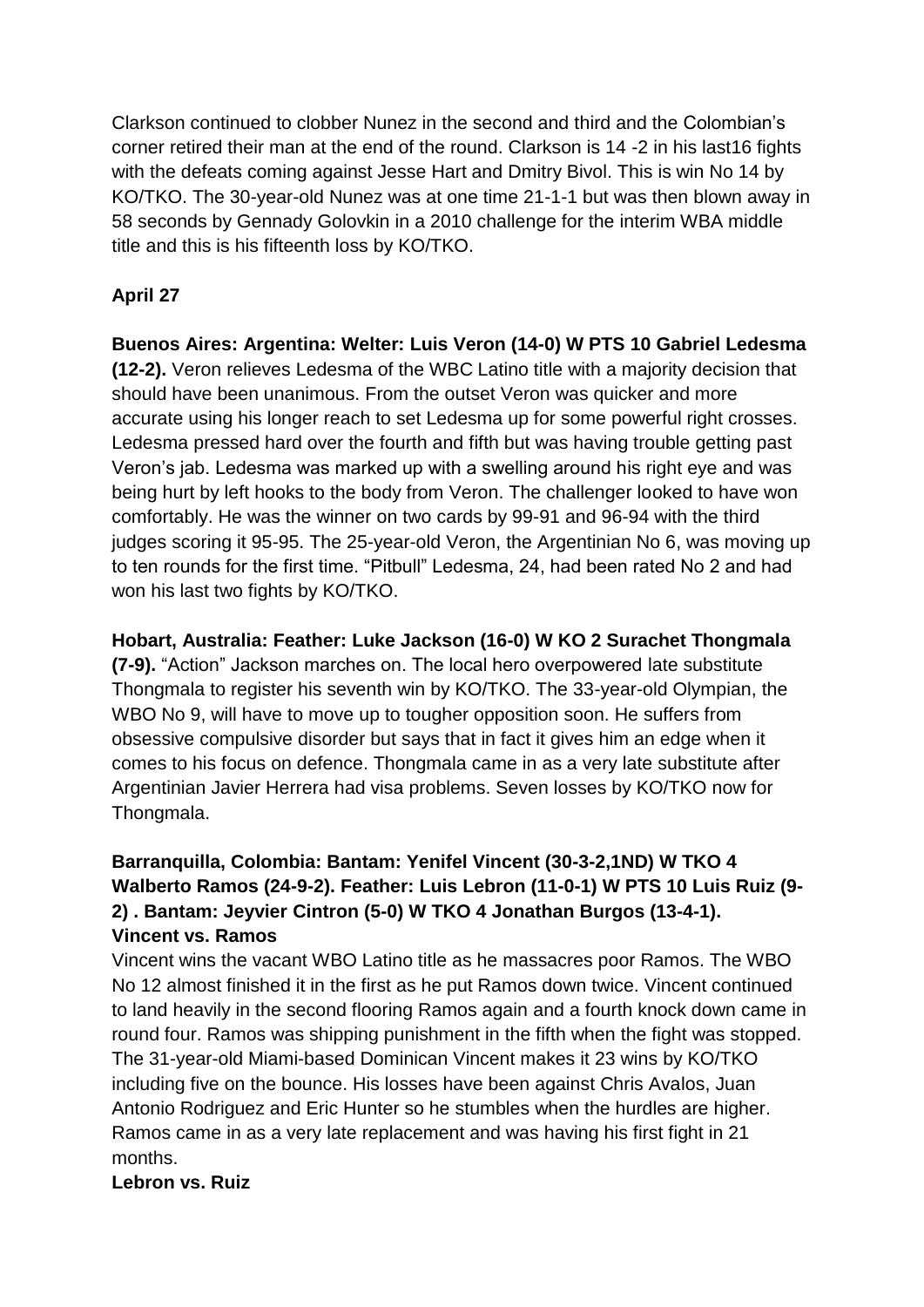Lebron powers to victory with a unanimous verdict over local fighter Ruiz to win the vacant WBO Latino title. Ruiz made a good start showing plenty of speed and getting through with a serious uppercut. In the second Lebron hunted Ruiz down and a vicious body shot saw Ruiz take a count. Ruiz then went off the plan and mixed it with Lebron and the fight really caught fire. Lebron was hunting Ruiz down and Ruiz was boxing skilfully and countering hard and picking up rounds but the fight turned again in the ninth when another body punch forced Ruiz to go down on one knee. Ruiz fought back and took the last but could not overcome the two knockdowns. Scores 95-93 twice for Lebron and a way out 99-91. Good win for the 24-year-old Puerto Rican "Popeye" and his third victory in a row over good level opposition. Ruiz, also 24, had won his last three fights by KO/TKO.

### **Cintron vs. Burgos**

Hot prospect Cintron makes it five in a row with stoppage of Burgos. The talented 23-year-old Puerto Rican looks likely to make quite a splash. He broke into the Puerto Rican national team at 17ans scored two wins over Emmanuel Rodriguez who fights Paul Butler for the vacant IBF bantam title on May 5. Now trained by former champion Ivan Calderon he is the only Puerto Rican to have fought at two Olympics, the 2012 and 2016, and was a silver medal winner at the World Youth Championships. Too good for guys like Colombian Burgos although he had won 4 of his last 5 fights.

### **Massy, France: Middle: Anderson Prestot (21-1) W RTD 5 Kamel Abdesselam (16-12-1). Super Bantam: Adel Hadjouis (10-6-1) W PTS 10 Sofian Bellahcene (8-14-3).**

### **Prestot vs. Abdesselam**

Prestot delights his home fans as he wins the vacant French title against useful Abdesselam. Prestot was scoring heavily with hooks and uppercuts with Abdesselam lacking the power to match him. Abdesselam showed some good defensive work to keep himself in the fight but a series of hard, accurate body punches in the fourth effectively ended the fight, Abdesselam lasted to the bell then complained of a pain in his side and when his coach asked if he wanted out he nodded. Prestot lost to the very experienced Frank Haroche for the French super welter title in 2015 but since moving up to middle has won six in a row. He is No 21 in the European Union ratings and presumably he will now work towards a shot at the EU title. Former champion Abdesselam was No 16 with the EU due to an unexpected win Davy Armand at the end of 2016.

### **Hadjouis vs. Bellahcene**

The super bantam division is not very strong in France and although only really a journeymen Bellahcene was making the third defence of the national title. Unfortunately the dream came to an end here for him as Hadjouis won a clear unanimous decision. Scores 99-91, 98-92 and 97-93 for Hadjouis. Neither of these fighters will get past domestic standard but this was a big night for them both.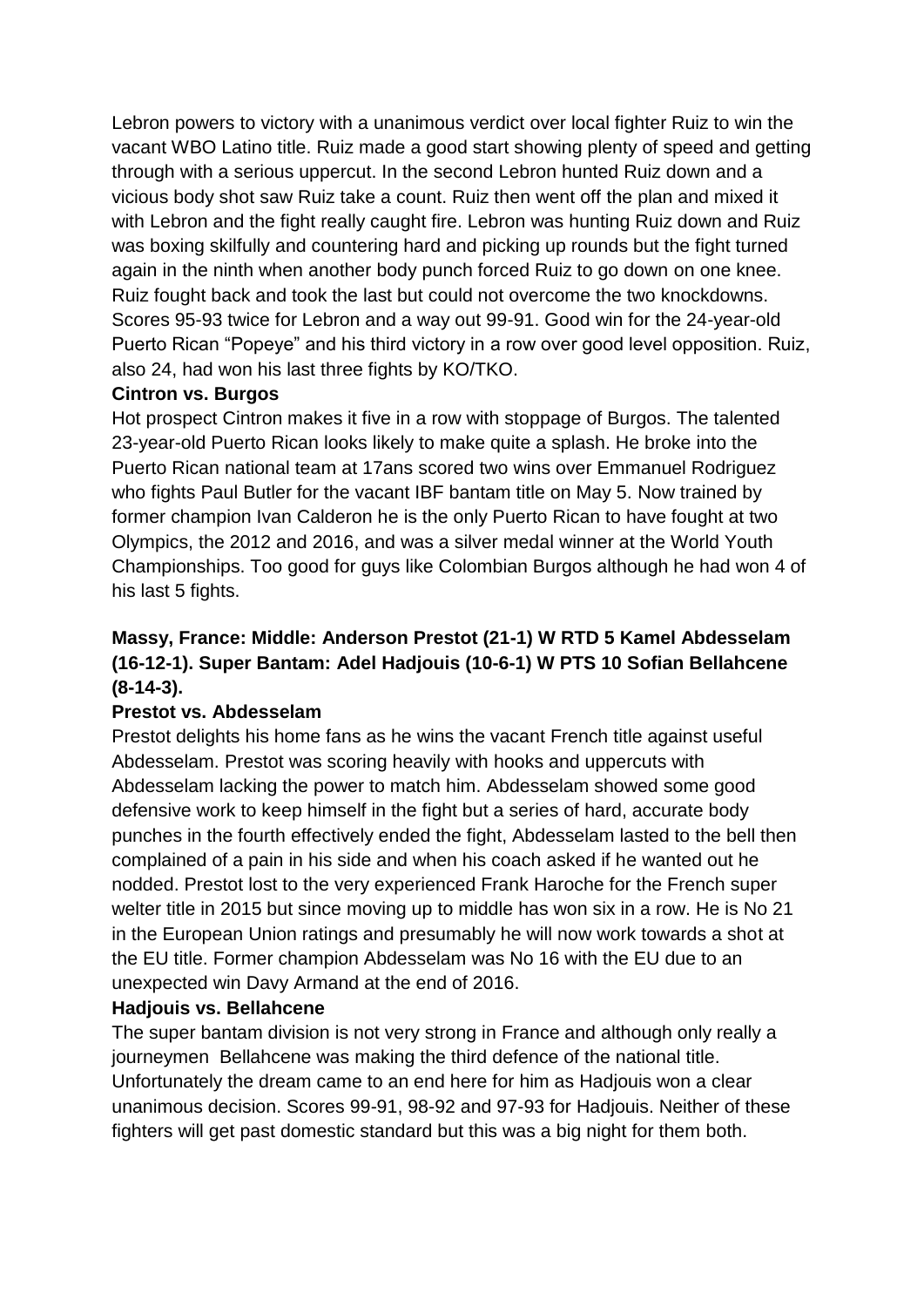# **Accra, Ghana: Light: George Ashie (28-4-1) W PTS 12 Michael Mokoena (12-2). Super Bantam: Isaac Sackey (20-0-1) W PTS 12 Ray Commey (18-6). Middle: Obodai Sai (34-3) W TKO 1 Richard Ashong (0-12).**

### **Ashie vs. Mokoena**

Ashie makes one of his rare appearances and wins the interim WBO African title with a majority decision over South African. It was the visitor who took the eye early using his long jab and some accurate rights to edge ahead. In the fourth a clash of heads saw Ashie cut over his left eye and that acted as a wake-up call. He then went to the body heavily in the fourth and rocked Mokoena with an uppercut in the fifth. The next three rounds were close with Ashie having a slight edge but Mokoena went back to his jab in the ninth and they both fought hard over the last three rounds with first one and then the other getting home hard punches as they traded to the last bell. Scores a reported 117-105 for Ashie which just not seem possible but that was as it was reported, 117-113 for Ashie and 116-116. Ashie, a former Commonwealth champion has lost only one of his last 18 fights and that was to the 28-1current IBO champion Emmanuel Tagoe. However he had only one fight each in years 2013 and 2014 was inactive in 2015 and had only one fight in 2016 and 2017. Mokoena had won his last five fights and this one was much closer than even the 117-113 score indicates.

# **Sackey vs. Commey**

Ghanaian champion Sackey wins this domestic battle for the WBO African title with victory over Commey, It was one-way traffic with Commey struggling to get a foothold in the fight. Sackey dominated the action and won on wide margins on all three cards. Scores 120-109 twice and 117-111 for Sackey. The new champion has impressive looking statistics but Commey is the first test of any kind he has faced and hopefully he will now move up to more competitive matches. Former Ghanaian champion Commey was 3-3 going into this but the losses included overseas assignment against tough opposition in China and Philippines

### **Sai vs. Ashong**

A disgraceful piece of rubbish here as Sai halts pathetic Ashong inside the first round. Former Commonwealth title challenger Sai goes to 26 wins by KO/TKO and poor Ashong gets his eighth loss by KO/TKO in his last nine fights and the records say this was his first fight since March 2014.

### **San Marzano al Sarno, Italy: Light: Gianluca Ceglia (14-3-1) DREW 10 Pasquale Di Silvio (21-10-2). Light: Domenico Valentino (4-0) W Milan Delic (6-13). Ceglia vs. Di Silvio**

The EU title remains vacant as these two fight to a split draw. Ceglia was the younger boxer by ten years and it was expected Di Silvio would pace the fight. However Di Silvio came out fast working behind his jab and Ceglia took a while to settle allowing Di Silvio to build a good lead despite suffering a cut in a clash of heads in the fourth. The fight eventually changed when Di Silvio started to try to slow the pace partially due to tiredness but also to an injury to his right hand. That led to a lot of clinching and also to heads banging together and Ceglia took control of some back-and –forth action over the closing rounds. Scores 116-113 for Ceglia, 115-114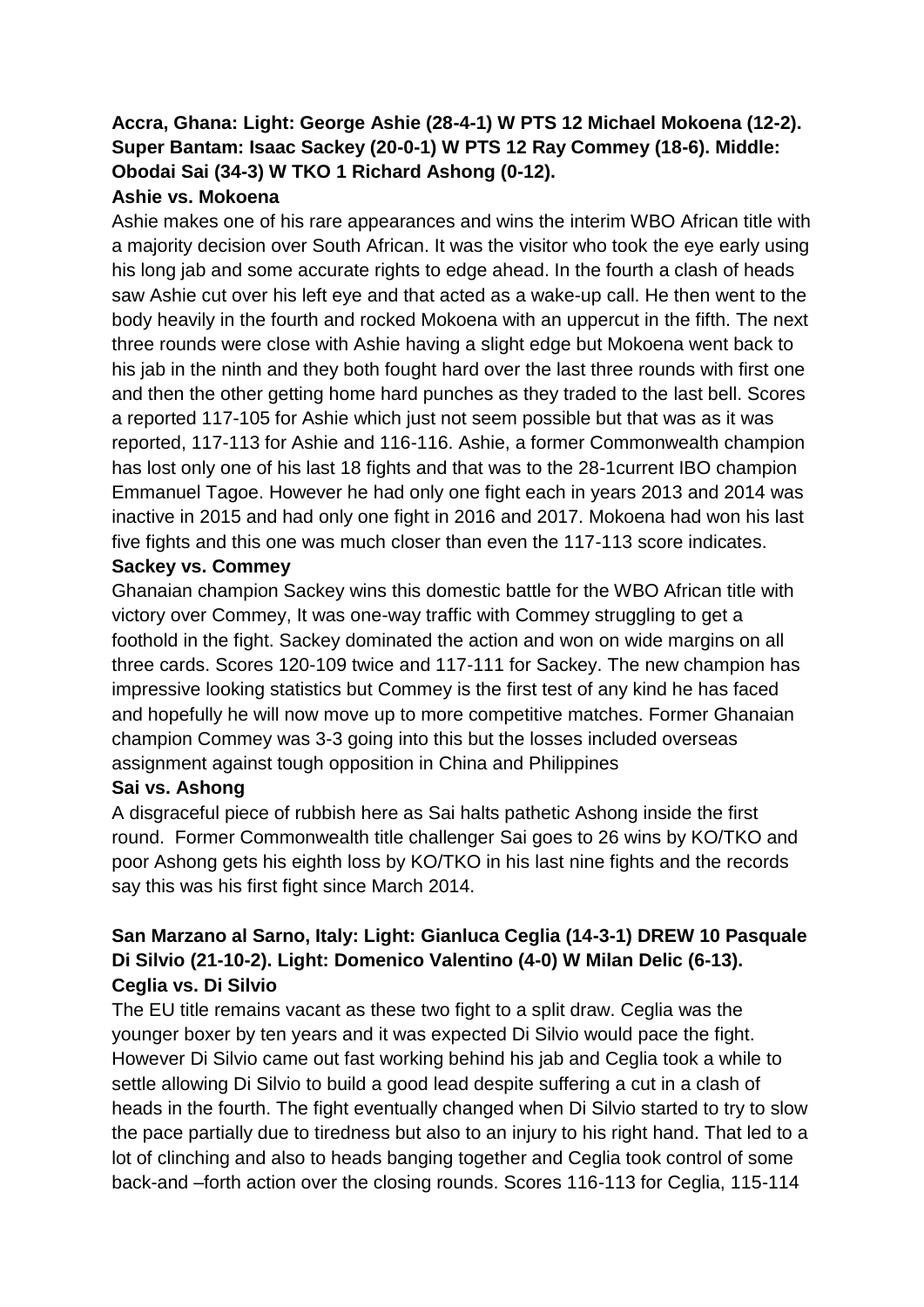for Di Silvio and 114-114. Local fighter Ceglia, a former undefeated Italian champion was 5-1 in his last 6 fights with the loss being to Swedish star Anthony Yigit. The 38 year-old Roman Di Silvio, also an undefeated former Italian champion, had failed in an earlier challenge for the European title.

### **Valentino vs. Delic**

It still pains me that Valentino has waited too long to turn pro. He breezed through this fight almost finishing it when scoring two knockdowns in the fourth only for the game young Serbian to survive and go the distance. The 33-year-old Valentino is a supreme stylist. As an amateur he took time out from his role as a policeman to medal at every World Championships between 2005 and 2013 winning a gold, a silver and three bronze medals. He was three times European Union champion ,and Italian champion in 2003/04/05/06 and 2007 and scored wins over Jose Pedraza, Robinson Conceicao, Jose Ramirez, Josh Taylor and many others. The 20-year-old Delic turned pro at 17 and has been a busy loser.

# **Guadalajara, Mexico: Super Middle: Zac Dunn (26-1) W RTD 5 Enrique Rubio (2-3). Super Welter: Luis Pina (20-1) W KO 5 Miguel Angel Vazquez (10-4-2). Dunn vs. Rubio**

Australian Dunn turns up on a small show in Guadalajara (I love typing that place. When spelling it if in doubt just put another A) and beats Rubio who retires after five one-sided rounds. Dunn launched a focused body attack from the opening bell with Rubio just being trapped on the ropes all the way and taking on board some wicked hooks. At the end of the fifth his corner retired their man. The 27-year-old former Commonwealth champion from Melbourne gets his third win since losing the Commonwealth title to Dave Brophy in March last year. He wins the vacant WBC Fecarbox title. My old geography teacher would be spinning in his grave at the absurdity of an Australian winning a Caribbean title! Poor Rubio, only really a super welter was to have fought Luis Pina but stepped up to face Dunn when the Australian's original opponent dropped out.

### **Pina vs. Vazquez**

Pina returns to the winning column with a fifth round victory over substitute Vazquez. A crunching left to the body put Vazquez down in the fifth and he was counted out. Pina, 24 suffered his first career loss in October to a fighter with a 6-2 record so has some work to do to restore his reputation. Vazquez was 4-1-2 going in but all four of his losses have been by KO/TKO.

### **Sheffield, England: Middle: Liam Cameron (21-5) W RSC 3 Nicky Jenman (20-**

**11** Home town fighter Cameron retains the Commonwealth title in a one-sided bout after Jenman failed to make the weight being 2lbs over the limit. The title was only on the line for Cameron and the result was never in doubt. Cameron had big edges in height and reach and was using the jab to set Jenman up for the right cross. Cameron landed with a couple of those and a strong left hook with Jenman trying to fire back but having trouble getting past the jab and Cameron rocked him with a right late in the first. Cameron continued to work with the jab in the second and also mixed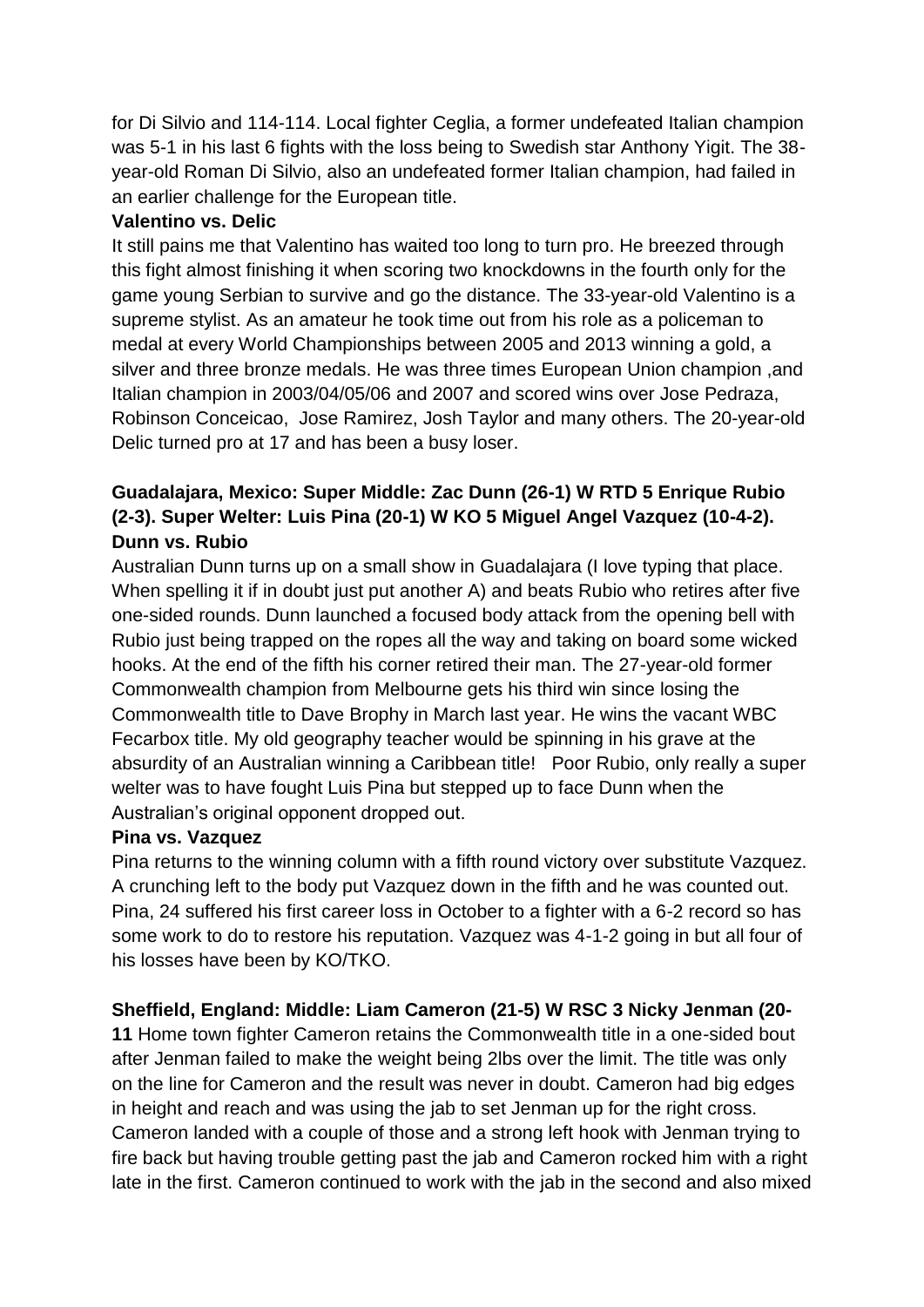in some sharp right uppercuts. Jenman tried hard but there was no way into the fight for him and late in the third he was hurt by a couple of left hooks to the body and then felled by a straight right. He made it to his feet but staggered into the ropes and the referee ended the fight. The 27-year-old champion was making the first defence of the title he won at the third attempt with an upset stoppage of Sam Sheedy in October, He gets his ninth win by KO/TKO. Southpaw Jenman just never got into the fight and suffers his sixth loss by KO/TKO.

### **Ontario, CA, USA: Welter: Giovanni Santillan (24-0) W KO 2 Alejandro Barboza**

**(11-2).** In a defence of his WBO NABO title Santillan gets this one over quickly. The San Diego southpaw took the fight too Barboza immediately and was landing heavily to head and body in the first. He continued to dominate in the second and ended things with a left to the body that dropped Barboza who never looked like beating the count. The 26-year-old "Gallo de Oro" was making the second defence of the title and now has 14 wins by KO/TKO. Although born in San Diego Santillan went down to try out for the Mexican Junior Olympic team before finally turning pro. Mexican "Bad Boy" Barboza failed to make the weight and suffers his second loss in a row by KO/TKO.

### **Louisville, KY, USA: Welter: Francisco Santana (25-6-1) W PTS 10 Felix Diaz (19-3). Welter: Chris van Heerden (26-2-1) W PTS 10 Timo Schwarzkopf (18-2). Welter: Frederic Lawson (27-1) W PTS 10 Baishanbo Nasiyiwula (13-2-1). Welter: Brad Solomon (28-1) W PTS 10 Paddy Gallagher (13-4). Welter: Sergey Lubkovich (8-0) W PTS 10 Karim Mayfield (21-5-1). Santana vs. Diaz**

Santana comes in as a replacement and upsets the favourite and moves into the semi-finals in this Jose Sulaiman World Invitation tournament with majority decision over southpaw Diaz. Santana won this one by outworking Diaz but it was close. Santana took the first round but Diaz settled down and took the second. Santana was working harder but Diaz was more accurate and looked to have the harder punch. The fight swung one way and then the other with Santana having a good sixth and Diaz close to getting a knockdown in the seventh. Over the last three rounds the pressure and higher work rate saw Santana pull away and take the decision. Scores 98-92 and 96-94 for Santana and 95-95. Two other judges were also scoring every fight and they had it 98-92 for Santana. Good win for the 31-yearold Californian as he had lost his last two fights to Jose Benavidez and Mahonry Montes and was having his first contest since the Montes loss in April last year. Dominican Diaz won a gold medal at the 2008 Olympics and was paid a signing bonus of \$100,000 when he turned pro. His losses have been a majority decision against Lamont Peterson and a stoppage defeat by Terrence Crawford in a challenge for the WBC and WBO super light titles. Santana will meet Brad Solomon in the semi-final.

#### **van Heerden vs. Schwarzkopf**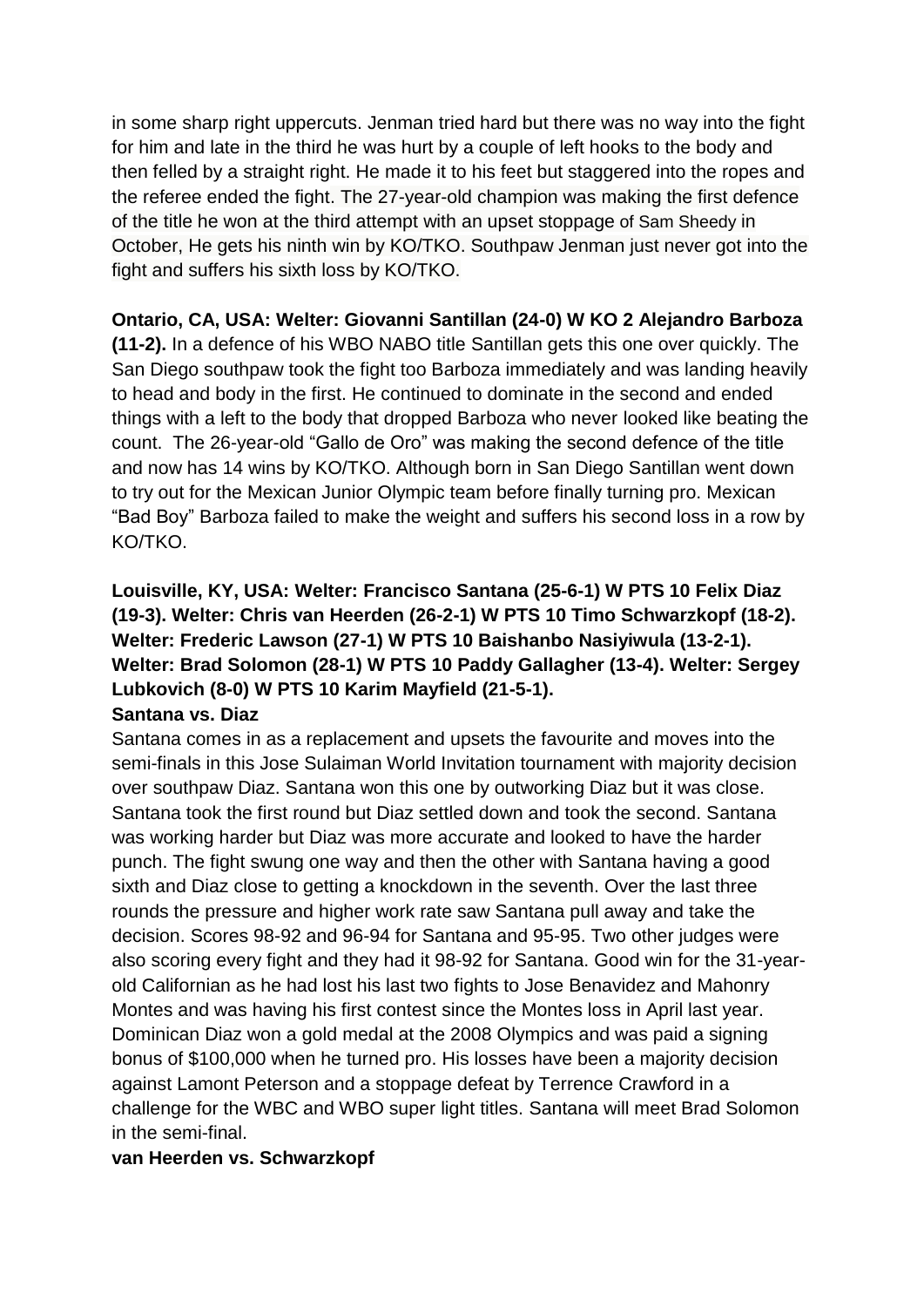South African van Heerden won this one clearly as he used his deeper experience to outbox German-based Kosovon Schwarzkopf and then survived some rocky moments later in the fight. Southpaw van Heerden swept the early rounds with better movement and more accuracy and looked to be in cruise control. . However the strong Schwarzkopf broke through with some heavy shots in the seventh and eighth which had van Heerden holding on until he recovered and controlled the last two rounds. Scores 98-92 for van Heerden from the three deciding judges with the other two both scoring it 97-93 for van Heerden. The 30-year-old "Heat" had a nine bout winning streak which took him into the world ratings but he was stopped in seven rounds by Errol Spence in 2015. He had a couple of good level wins in 2016 but this was his first fight since October 2016. Schwarzkopf had scored wins over some useful European opposition in Junior Witter, Gianluca Frezza and Massimiliano Ballisai with his only loss being to Swedish star Anthony Yigit. van Heerden will face Frederic Lawson in the semi final.

#### **Lawson vs. Nasiyiwula**

Lawson set it up to be a good weekend for Ghana with a victory over China's Nasiyiwula. Lawson was a clear winner and controlled most of the fight but Nasiyiwula had enough good moments to make it competitive and entertaining with the scores diverging greatly from the three judges at 99-91, 98-92 and 96-94 for Lawson with the other two judges both scoring it 97-93 for Lawson. A broken jaw suffered in his loss to Kevin Bizier in 2015 saw Lawson inactive until march last year when he returned with a majority decision over Sakima Mullings and he is going to be a tough one to beat. Nasiyiwula, 23, an ethnic Kazak born and raised in China, suffered his only loss on a split decision to Rikki Naito in Tokyo but had won the WBA Asia and WBC Asian Boxing Council Continental titles in January. He is tall for the weight. He started as a bantam in the amateur and could grow to middleweight where he might be stronger.

#### **Solomon vs. Gallagher**

Solomon wins the only fight in these quarter-finals that ended in a split decision. He made a very rocky start as Belfast's aggressive Gallagher put Solomon down with a body punch at the end of the first round. Solomon beat the count but was under pressure in the second. He finally got into the fight from the third but at the half way point Gallagher was ahead on two cards. Solomon clawed himself into contention over the second half of the fight just edging the close rounds but it could have gone either way. Scores 97-93 and 96-94 for Solomon and 96-93 for Gallagher with the other two judges both seeing it 95-94 for Solomon. The talented Solomon has underachieved and a less than entertaining style has not helped him. As an amateur he scored wins over Demetrius Andrade, Jesse Vargas and Danny Garcia and as a pro has beaten Kenny Galarza, Demetrius Hopkins, Freddy Hernandez and Ray Serrano but lost a split decision to unbeaten Konstantin Ponomarev in 2016 and needs to win this tournament to make any kind of statement.BBB of C Celtic champion Gallagher had lost only one of his last nine fights and will consider himself an unlucky loser here.

### **Lubkovich vs. Mayfield**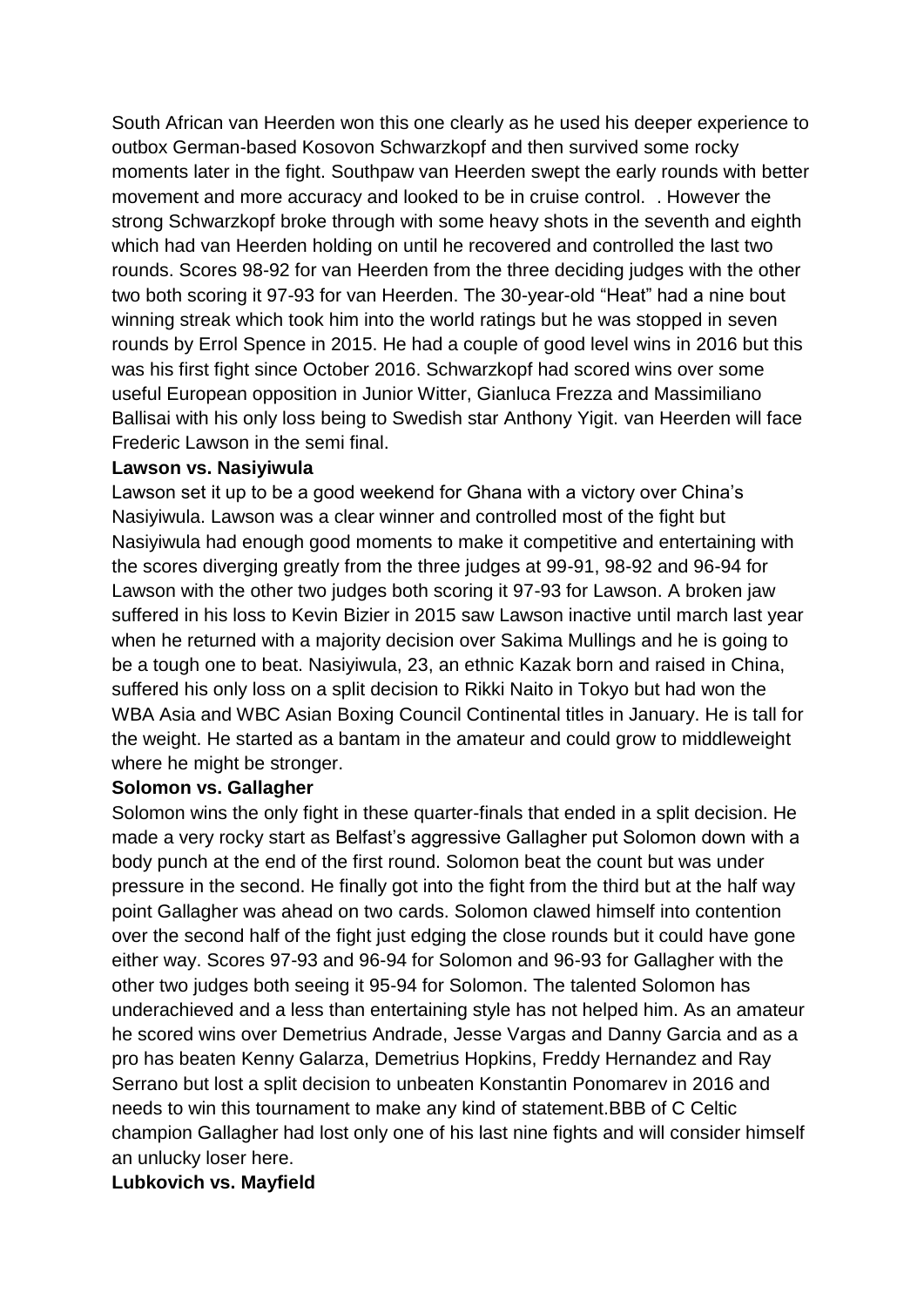This was a fight to establish the reserve fighter should any of the semi-finalists drop out. It was the poorest fight of the night with the respective styles not making for an entertaining ten rounds. There was too much clinching and Russian Lubkovich was docked a point in the fourth for holding. Nevertheless he emerged winner with four judges giving him the verdict and one going for Mayfield. The 22-year-old Lubkovich, managed by former IBF super light champion Eduard Troyanovsky, was coming off a good win over Viktor Plotnykov in November. Mayfield at 37 and 3-5 in his last 8 fights is going nowhere now.

# **Rangsit, Thailand: Fly: Kongfah (21-1) W PTS 10 Renz Rosia (14-6). Light Fly: Palangpol (15-2) W TKO 5 Gauray Singh (0-3). Fly: Noknoi (65-5) W TKO 3 Abdul Gulomov (0-1)**

### **Kongfah vs. Rosia**

Thai Kongfah (Jakkrawut Majoogoen) wins the vacant OPBF Silver title with unanimous decision over Filipino southpaw Rosia. The first half of the fight saw Rosia giving Kongfah all the trouble he could handle but the local fighter controlled the second half of the contest to run out a clear winner. Scores 97-93 twice and 98- 92 for Kongfah. Now seven wins on the bounce for Kongfah whose only loss is a seventh round kayo by then future and now former WBC flyweight champion Daigo Higa. "Jaguar" Rosia came to fight but has lost tough fights out of a suitcase against Makazole Tete and Moruti Mthalane in South Africa.

### **Palangpol vs. Singh**

In his first fight since losing to Kosei Tanaka for the WBO light fly title in September Palangpol (Rangsan Chayanram) stopped Indian novice Singh in five rounds. Ninth win by KO/TKO for the 32-year-old Palangpol and a typically disgraceful match for a Thai undercard.

### **Noknoi vs. Gulomov**

Another piece of undercard rubbish as former WBA secondary title challenger Noknoi (Nare Yianleang) stops a Tajik with two names given for his opponent. He beat either Abdul Gulomov or Abdul Rusmov-take your pick with the only thing certain is that it was disgraceful to find a 65-4 Noknoi facing a guy having his first pro fight.

### **Harare, Zimbabwe: Heavy: Elvis Moyo (8-5-2) W TKO 1 Maksym Pedyura (14-**

**13-1).** Moyo floors Ukrainian oldie Pedyura twice and the referee stops the fight in the first round. The 34-year-old "Bulawayo Bomber" was calling out Zimbabwe-born Dereck Chisora after this win but he is 6'1" and weighed just under 280lbs for his last fight so he should be more careful over what he wishes for. Poor 40-year-old Pedyura has now lost his last 10 fights, 8 of them by KO/TKO with those 8 fights all ending inside 4 rounds.

### **April 28**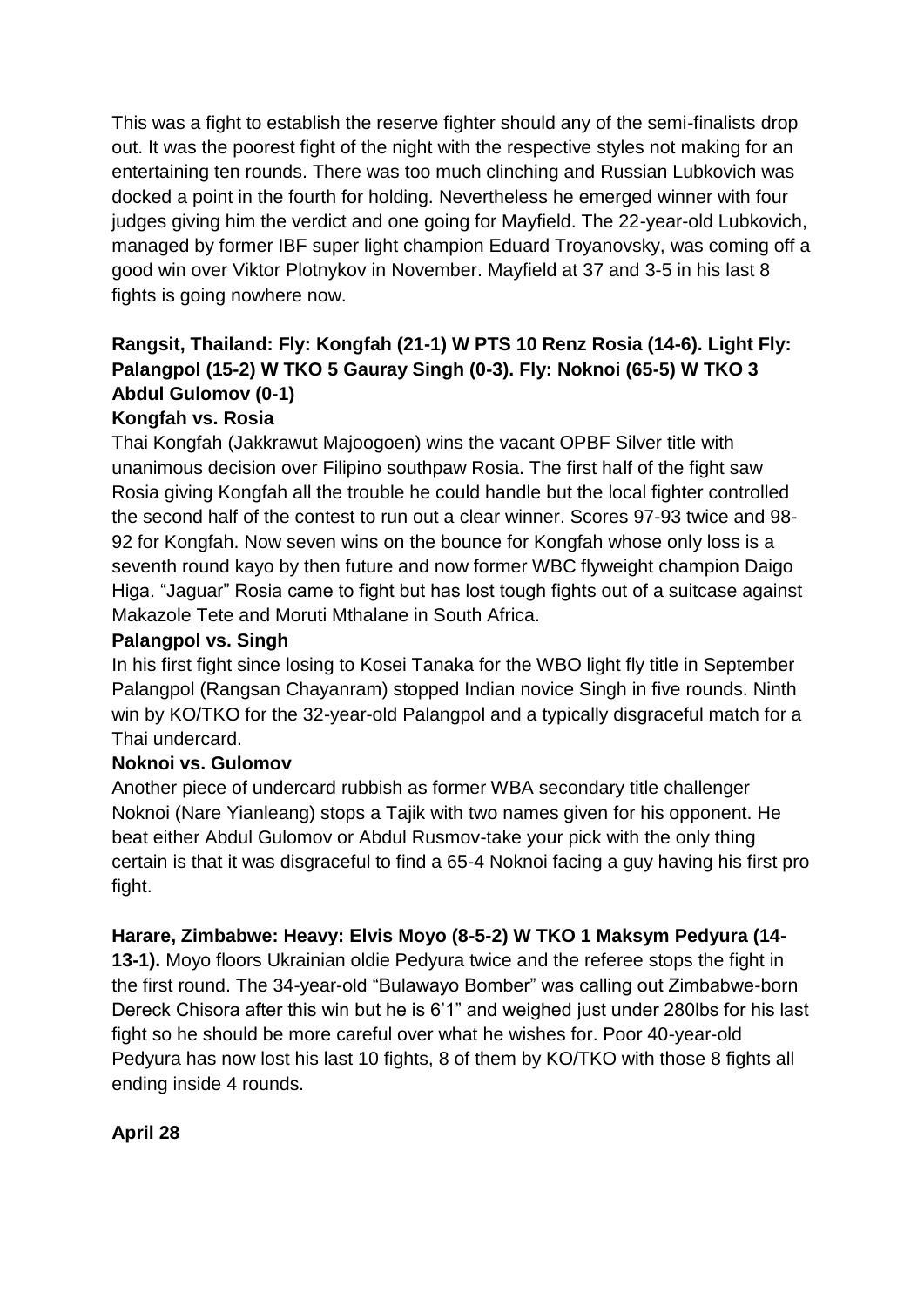### **Villa Mercedes, Argentina: Feather: Alan Luques Castillo (25-7) W PTS 12 Esteban Stodulski (6-7-3). Super Feather: Fabricio Bea (9-0-1 W TKO 1 Augustin Leiton (15-13-1).**

### **Luques vs. Stodulski**

Luques retains the South American title with split decision over novice Stodulski. Experience won this one for Luques. Stodulski made a good start and built a lead after six rounds. From there Luques greater experience in pacing fights over distance saw him come from behind to just edge out the San Luis fighter. Scores 118-111 which was way out of court and 117 ½-116 for Luques and 117-116 ½ for Stodulski. Luques, the Argentinian No 3, was making the second defence of the title. He has now won 6 of his last 7 fights with the loss being to Diego De La Hoya last year. Stodulski, 25, had never gone past six rounds and was not in the Argentinian ratings so put up an impressive show.

### **Bea vs. Leiton**

Hot local hope Bea blows away more experience Leiton inside a round. Bea went straight to work taking Leiton to the ropes and landed a series of booming rights in the first minute that put Leiton down. He beat the count but more clubbing rights floored him again and the fight was stopped as the towel came in from Leiton's corner. The 20-year-old Bea has scored all of his nine victories by KO/TKO including four first round finishes. Eighth loss by KO/TKO for Leiton.

### **Edmonton, Canada: Heavy: Adam Braidwood (13-1) W TKO 4 Hugo Leon (5-2).**

Braidwood gets this one out of the way so that he can focus on more important business. The Vancouver fighter handed out lots of punishment with young Mexican Leon managing to get through with some overhand rights. A vicious uppercut in the fourth which probably left Leon with a broken nose led to the stoppage. The 33-yearold Braidwood has won his last 12 fights the last 10 of those victories by KO/TKO. His next date will be against unbeaten fellow-Canadian Simon Kean on 16 June for the IBO International title one that has Canadian fight fans excited. Leon, 19, just a prelim fighter suffers his second loss by KOTKO

### **Douai, France: Fly: Vincent Legrand (27-0) W PTS 12 Juan Hinostroza (7-9-1). Light Heavy: Mathieu Bauderlique (14-1) W PTS 10 Eddy Lacrosse (9-5-2). Welter: Mehdi Mouhib (16-0) W TKO 2 Bogdan Mitic (21-10). Light: Guillame Frenois (46-1) W RTD 5 Michal Dufek (24-17-2). Legrand vs. Hinostroza**

Local southpaw Legrand remains unbeaten and wins the vacant European title with one-sided victory over Hinostroza. Although it was an east win for the French southpaw who towered over Hinostroza (5'8 ½"-174cm to 5'3" 160cm) it was not without its problems as he fought from the fourth round with an injured left hand and he counted it as a disappointing performance. Scores 120-108, 120-109 and 119- 109 with Hinostroza falling below the standard of the usual EBU challenger. The 26 year-old Legrand held this title before but relinquished it hoping for a world title shot . He is rated No 11 super flyweight by both the WBA and WBO and is now under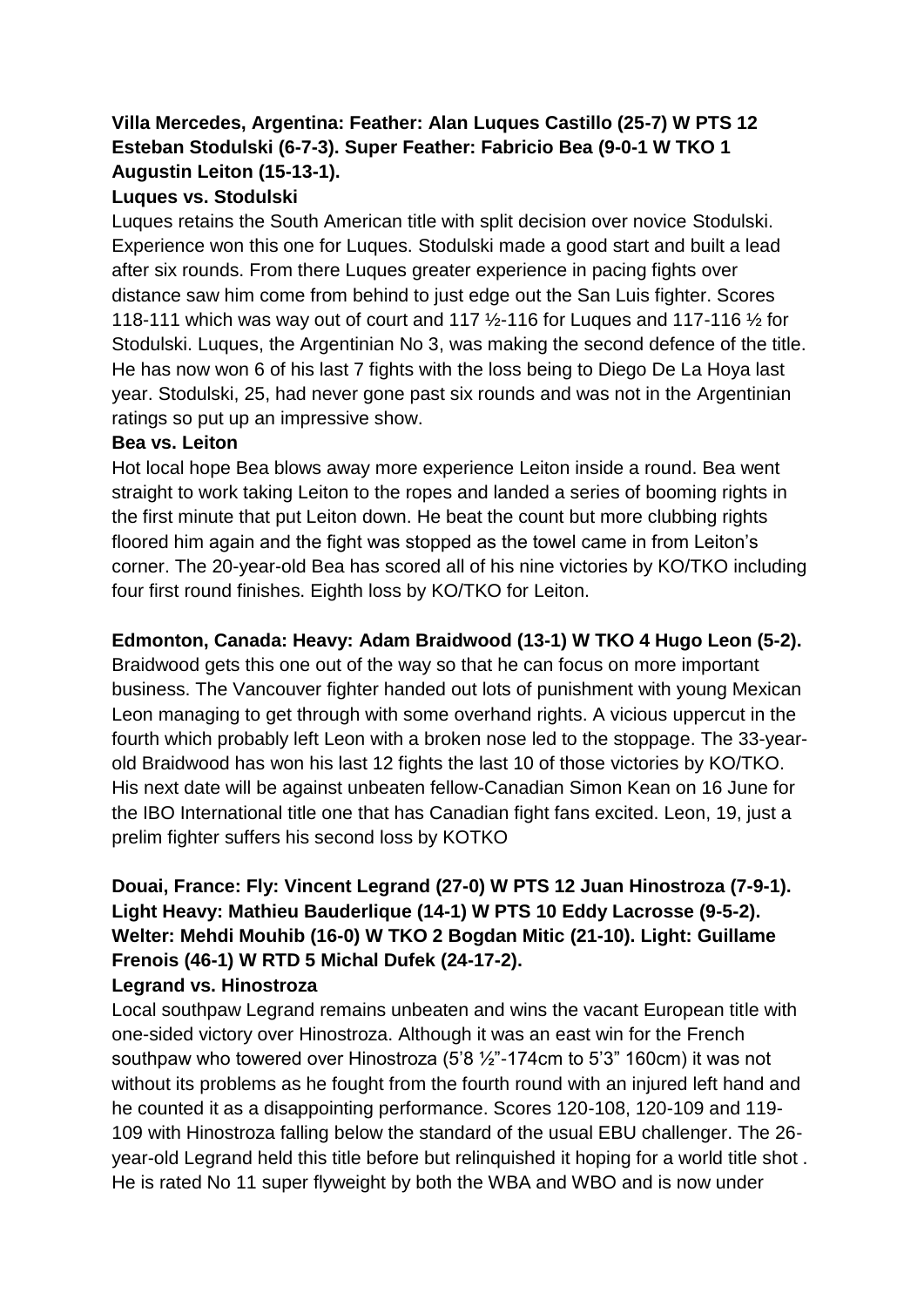orders to defend his European title against the WBC No 1 Andrew Selby. Spanishbased Peruvian Hinostroza was a poor challenger.

#### **Bauderlique vs. Lacrosse**

Southpaw Bauderlique wins the vacant French title with unanimous decision over Lacrosse. Bauderlique had to climb off the floor in the second round but was not really threatened after that. The former top level amateur had the longer reach and superior skills and outboxed Lacrosse but was never comfortable and had to be careful as Lacrosse forced the fight and was dangerous with his wide slung hooks. Scores 99-92, 97-92 and 96-93. The 28-year-old local fighter suffered his only loss when he recklessly charged a badly shaken Dragan Lepei and was knocked down and out in the first round by a counter. A former Olympic bronze medallist, he lost to Julio Cesar Cruz in Rio, he was French champion and a AIBA pro champion. Lacrosse, the French No 3 has yet to lose inside the distance.

### **Mouhib vs. Mitic**

Despite giving away height and reach French No 1 Mouhib had no trouble halting Serbian Mitic. The neighbourhood favourite gets his tenth win by KO/TKO as he tries to break into the European ratings. Fourth loss by KO/TKO for Mitic.

### **Frenois vs. Dufek**

Frenois wins a keep busy fight as he hopes to land a world title shot. Frenois had height, reach and an abundance of skill which Dufek could not hope to match. Frenois was looking to get the full six rounds of practice and was disappointed when Dufek's corner pulled their man out at the end of the fifth. The 34-year-old from St Quentin (That's the French one not the Californian prison one) has won his last 15 fights but his highest rating is No 6 (4) with the IBF and with Billy Dib, Tevin Farmer and Gervonta Davis in front of him he may never land that shot. Fifth loss by KO/TKO for Dufek who was a late choice as opponent.

# **Offenburg, Germany: Super Middle: Arthur Abraham (47-6) W PTS 12 Patrick Nielsen (29-2). Super Middle: Nieky Holzken (14-1) W TKO 3 Bernard Donfack (23-19-4). Light Heavy: Leon Bunn (9-0) W PTS 8 Tomasz Adamek (26-1562). Cruiser: Kai Robin Havnaa (13-0) W KO 2 Frank Bluemle (15-6-2). Super Welter: Abass Barou (1-0) W TKO 4 Artur Mueller (5-01).**

### **Abraham vs. Nielsen**

Five words seem to come together too often. They are Arthur Abraham, controversial decision and Germany and once again against Dane Nielsen "King Arthur" gets a much criticised win over in Germany. As usual the early rounds saw Nielsen taking the lead as he pounded away at the slow starting Abraham who used his familiar tactics of walking in behind a high guard and throwing few but accurate punches. He was blocking many of the Danes punches but Nielsen was throwing a lot more and subsequently landing more. Abraham stepped up the pace and staged his traditional strong finish over the last four rounds but it did not seem enough to overtake the lead Nielsen had built as the Dane did enough to make those rounds close. Scores 116-111 twice for Abraham and a more accurate looking 114-113 for Nielsen. It was difficult to w see where a five point advantage for Abraham came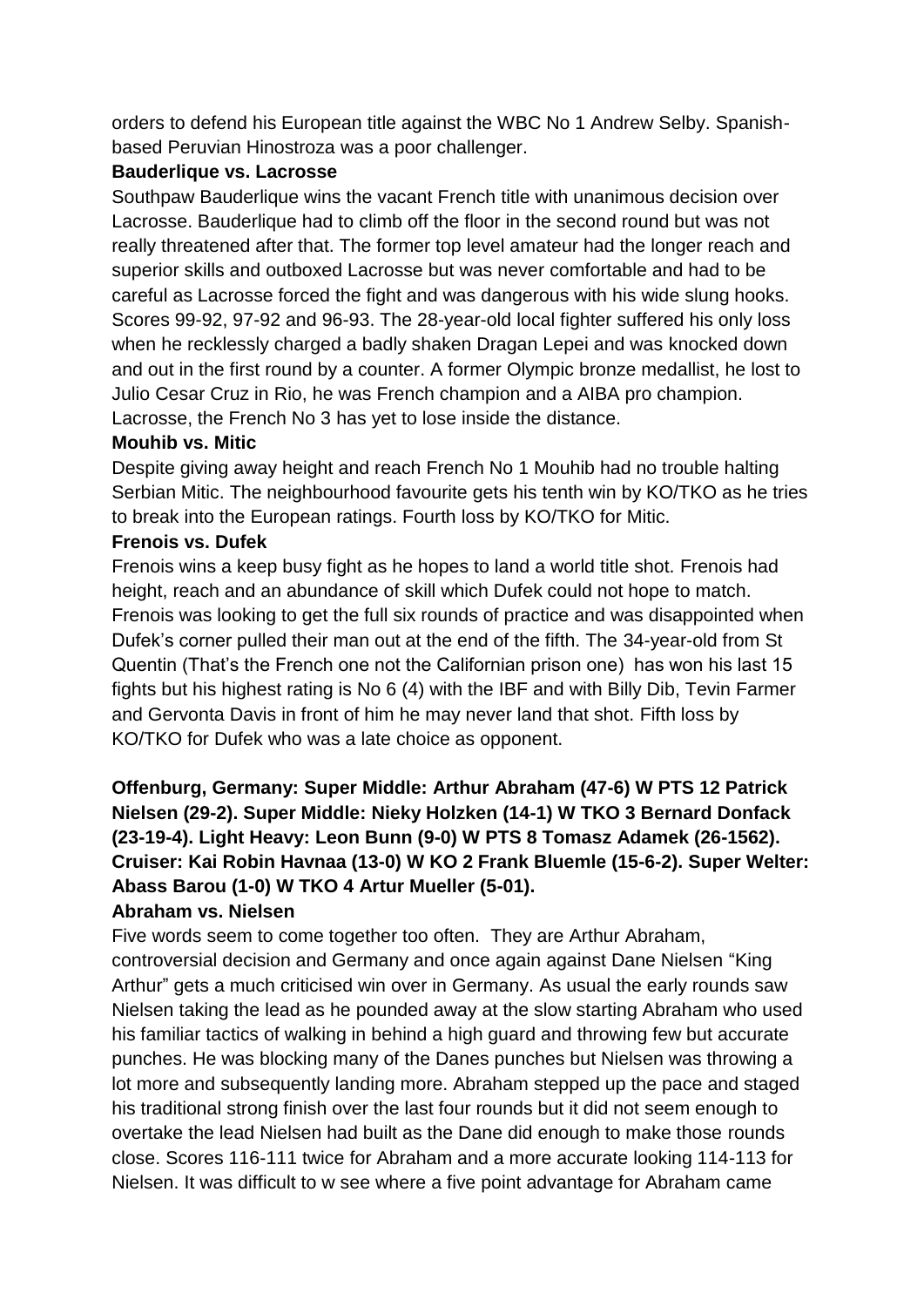from but these decisions have happened too often in Abraham's career for anyone to be really surprised. The 38-year-old former two-division world champion has had a great career with plenty of wins that have not been disputable so it is a pity that the controversial wins cast a shadow over his outstanding achievements. He wins the vacant WBO International title here and is aiming for another world title shot before retiring this year. He was beaten so comprehensively by Gilberto Ramirez and Chris Eubank Jr that this seems unlikely but he could get one huge last payday against the holder of the secondary WBA title Tyron Zeuge or young Vincent Feigenbutz in a non-title fight. Nielsen, 27, was coming off a crushing kayo loss to John Ryder in October and had said he would retire if he lost to Abraham but he will not want to walk away after losing a fight he will most certainly feel he won.

#### **Holzken vs. Donfack**

Dutchman Holzken much too good for Donfack. Holzken took a couple of rounds to find his distance and then went to work in the third. A series of hooks and uppercuts put Donfack down and although he beat the count and the referee was willing to let the fight continue Donfack's corner threw in the towel. Now 11 wins by KO/TKO for the 34-year-old Holzken who gave Callum Smith a good fight when he was drafted into the WBBS semi-final at short notice. Holzken's reward was being taken on by Sauerland Promotions and will be guided by them in future. Cameroon-born Donfack is now 0-5-1 in his last six fights.

#### **Bunn vs. Adamek**

Bunn gets good test against experienced Adamek. The young Germany hope made a fast start and landed well with punches from both hands over the first three rounds. After a slow start Adamek improved but Bunn continued to boss the exchanges with Adamek putting up stiff resistance Bunn decided to settle for going the distance and took the unanimous decision. In mainly domestic amateur competitions the Frankfurt 25-year-old collected a number of local titles in losing just three of 112 fights and is progressing well as a pro. The 37-year-old Adamek is 3-5 in his last 8 fights but a win last year in Norway against local fighter the 16-2 Tim Robin Lihaug shows he has to be respected.

### **Havnaa vs. Bluemle**

Havnaa destroyed the over-matched Bluemle inside two rounds. The big Swedish cruiser used his strong jab to take control from the start and in the second a straight right to the temple put Bluemle down and out. The 29-year-old son of former WBO champion Magne Havnaa makes it eleven wins by KO/TKO in his last 12 fights. He is trained by Joey Gamache and is already the subject of a six-part TV documentary series covering his pro career. Now six losses by KO/TKO for Bluemle.

#### **Barou vs. Mueller**

Yet another former top amateur turns pro under the Sauerland banner. Barou had unbeaten Mueller under pressure from the start and had him in trouble and cut over his left eye in the second. Mueller was allowed to take too much punishment in a brutal third and slumped to his knees just before the bell. He should not have been allowed out for the fourth. Barou battered Mueller around the ring landing vicious uppercuts and left hooks to the body. Mueller tried to fight back but after another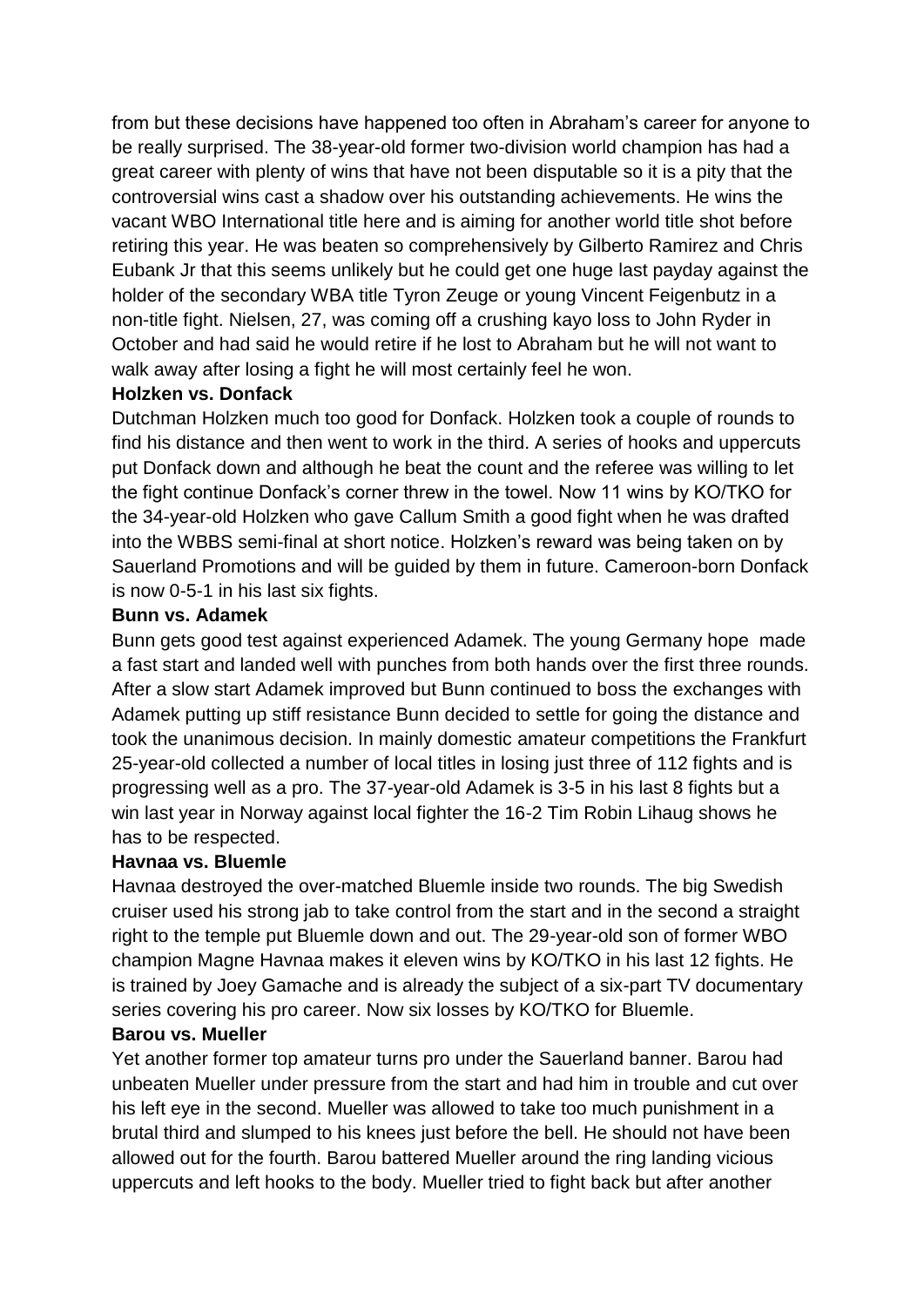series of head snapping punches he went down again and although he bravely made it to his feet the referee finally came to his sense and stopped the fight but Mueller was allowed to take the sort of beating that can ruin a young fighter's career. The 23 year-old Barou a German of Togolese parentage won a bronze medal at the 2017 World Championships losing to Cuban star Rosniel Iglesias but lifted the gold medal at the European Championships beating Brit Pat McCormack in the final. One to follow. Mueller had won a ten round decision in his most recent contest but was out of his league here.

### **Kobe, Japan: Feather: Shun Kubo (13-1) W PTS 10 Hiroshige Osawa (33-5-4).**

This was a fight neither could afford to lose and in the end the younger local hero Kubo took the verdict on a split decision. Kubo forged ahead in the early action. He used fast footwork and sharp, accurate southpaw lefts to sweep the first three rounds and have blood leaking from Osawa's nose. Despite losing a point for excessive holding in the fifth Osawa had built some momentum now and when Kubo was cut over his right eye in a clash of heads and then deducted a point for holding things were going Osawa's way. Kubo decided to fight instead of box and got back into the contest forcing Osawa on to the back foot and just doing enough to hold on to his earlier lead and take the decision. Scores 96-93 and 97-95 for Kubo and 95-94 for Osawa. Kubo, 28, a former holder of the secondary WBA super bantam champion was having his first fight since losing his title on a ninth round stoppage against Daniel Roman in September. He is now No 7 feather with the WBA so casting his eyes at another title shot.. Osawa was stopped in seven rounds by Oscar Valdez for the WBO feather title in 2016 but had rebounded with three wins but at 32 this was a loss he could not afford.

# **Managua, Nicaragua: Bantam: Melvin Lopez (14-0) W PTS 10 Yonathan Padilla (18-4). Fly: Felix Alvarado (33-2) W RTD 3 Ivan Meneses (19-17-1). Super Fly: Keyvin Lara (25-2-1) W KO 6 Moises Mojica (5-4-2).**

### **Lopez vs. Padilla**

Lopez collects the vacant WBC Youth title with impressive win over Mexican Padilla. Lopez was much the bigger man and bullied Padilla over the opening rounds putting Padilla down twice. After three rounds he was 40-36 up on all three cards. Despite his dominance he was not able to put Padilla away and although he won every round in the end it was a flat performance from one of the most promising young fighters in Nicaragua. He was youth champion nine times and turned pro in 2015 at 17. However his weight has ranged from the 108lbs when he turned pro to the 123lbs he weighed for a fight in January which has some experts sounding cautious about his preparation. After losing only one of his first nineteen fights Padilla has now lost three in a row.

### **Alvarado vs. Flores**

Alvarado continues to blow away mediocre opposition as he waits for a shot at a title. He punched too hard for former world title challenger Meneses who was under pressure but competitive. Alvarado was on top in the third and Meneses had to soak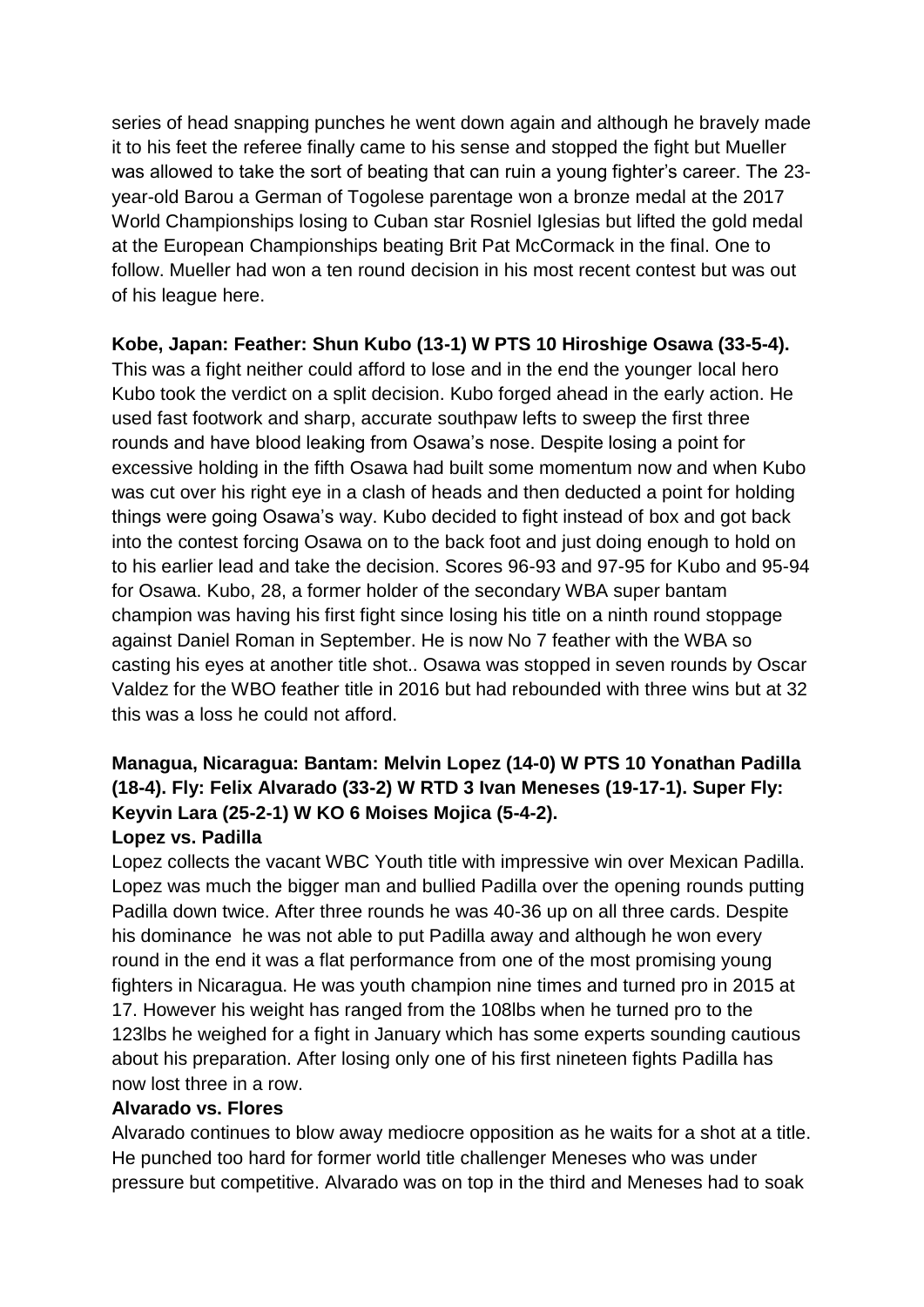up plenty of punishment with his corner pulling their man out at the end of the round. Since suffering consecutive points losses for the secondary WBA to Kazuto Ioka at light flyweight and Juan Carlos Reveco at flyweight in 2013 and 2014 respectively he has won 15 on the bounce 14 of them by KO/TKO. He is rated IBF 1/WBO 3/WBC 4 and is in line to meet the winner of the Ryoichi Taguchi vs. Hekkie Budler fight where the South African will be challenging for the WBA and IBF titles. Mexican Meneses was stopped in four rounds by Roman Gonzalez in a challenge for the WBA minimumweight title in 2010 but is well over the hill now with this his seventh loss in his last eight fights.

### **Lara vs. Mojica**

Lara ended this one late. After winning every round as he furiously attacked the body he finally put novice Mojica down and out in the last. The 23-year-old Lara gets win No 9 by KO/TKO. After losing his first pro fight he has lost only one of his last 26 fights and that was an eleventh round kayo by Kazuto Ioka for the secondary WBA fly title in 2016. Seven wins since then but again mediocre opposition. Mojica just a 4 and 6 round fighter thrown in over his head.

### **Glan, Philippines: Super Fly: Jade Bornea (11-0) W PTS 10 Danrick Sumabong (5-1). Feather: Mark Bernaldez (16-1) W KO 1 JP Macadumpis (11-12-1). Bornea vs. Sumabong**

Former amateur star Bornea wins the vacant WBO Youth title to add to the IBF Youth title he already holds but it was a very close fight. Filipino teenager Sumabong proved a much tougher test than anticipated and Bornea only just edged him out. Scores 95-94 twice and 97-93 for Bornea. The 23-year-old from General Santos City won a bronze medal at the World Youth Championships and took gold at the Asian Junior Championships beating two-time world champion Kosei Tanaka in the tournament. Sumabong, 19, can certainly rebound from this and he was in his second ten round fight in his fledgling six bout career.

### **Bernaldez vs. Macadumpis**

Bernaldez re-launches his career after almost three years away. Predictably he put away poor Macadumpis away inside a round. The 26-year-old Bernaldez had not fought since being stopped in seven rounds by useful Japanese fighter Tsuyoshi Tameda in Tokyo in August 2015. He has eleven wins by KO/TKO. Pathetic Macadumpis has lost his last six fights all inside two rounds.

# **Bilbao, Spain: Welter: Kevin Lejarraga (25-0) W TKO 2 Bradley Skeete (27-2). Feather: Andoni Gago (19-3-3) W PTS 12 Geoffrey Dos Santos (11-1). Super Welter: Jorge Fortea (16-1-1) W PTS 10 Azael Cosio (21-7-2,1ND). Light: Boy Jones (16-1-1) W PTS 6 Stefan Nicolae (2-10).**

### **Lejarraga vs. Skeete**

Lejarraga wins the vacant European title as he crushes Skeete inside two rounds. A real "wow" results this one as Skeete is a very good boxer. The initial action saw Skeete moving well and stabbing out his strong jab. Lejarraga was walking forward behind a high guard throwing jabs of his own. Skeete was quicker and his jab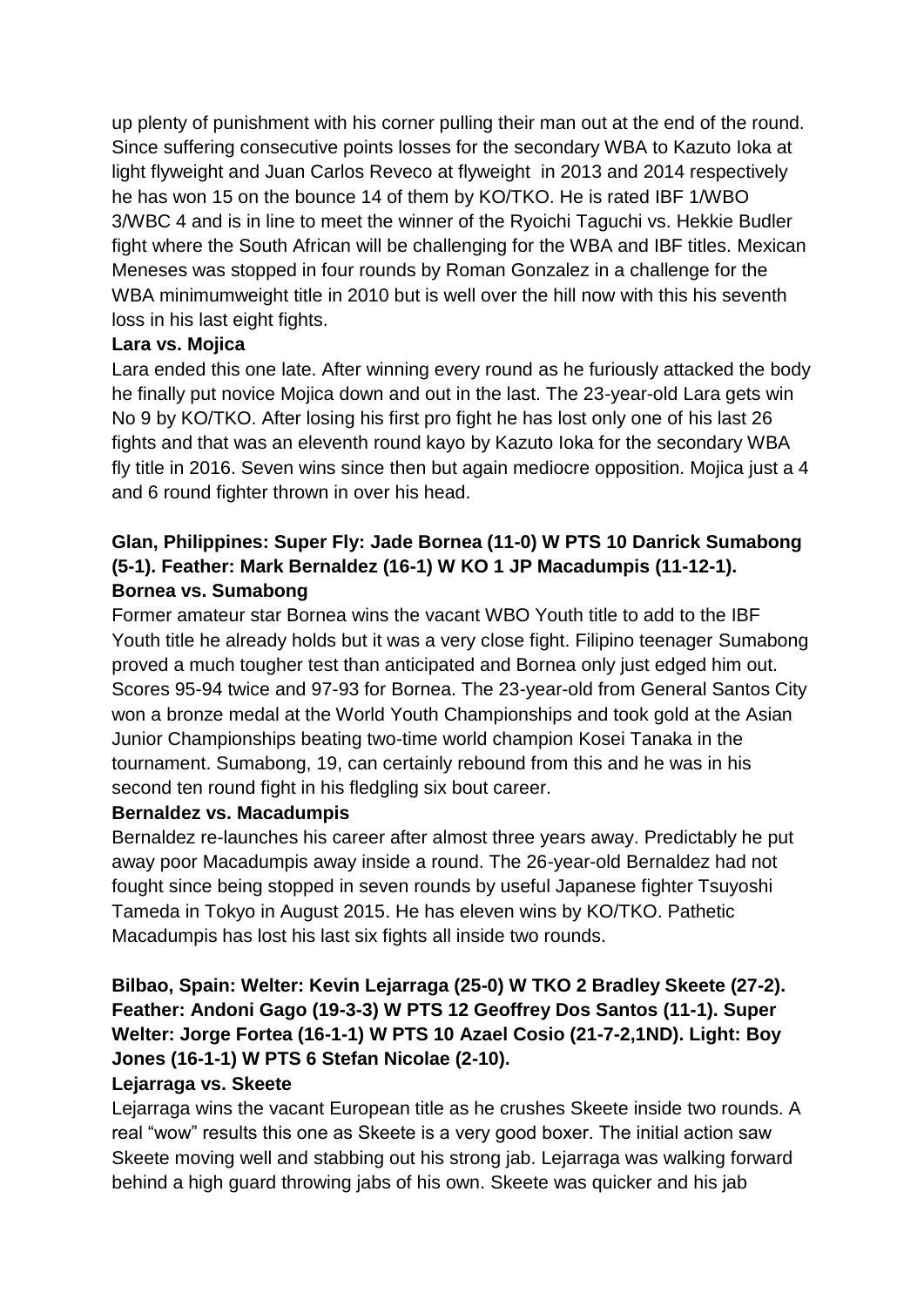already had Lejarraga's face red but Lejarraga continued to walk forward showed a useful jab of his own and tried some big rights. Things seemed to have gone to plan for Skeete in the first but the second was a different story. Lejarraga stepped up the pace coming forward quicker and letting his hands go, Skeete continued to box on the back foot sliding home jabs but then he was caught with a heavy right to the side of his head which sent him down on his knees. Skeete was up at seven but when the action resumed Lejarraga was storming forward throwing punches with Skeete scrabbling to stay out of trouble. A left to the body saw Skeete take a step back and then go down. He was up at eighth and Lejarraga strode forward driving Skeete across the ring landing a couple of rights and another left to the body which saw Skeete drop to his knees and just as the referee took up the count the towel came in from Skeete's corner. A huge win for the hard punching 26-year-old "Revolver" from Bilbao and his twentieth win by KO/TKO. He was rated WBA 8/WBC 13 but this impressive crushing of the talented Skeete should give him a big boost. Skeete, 30, had won his last nine fights. After losing a close decision to Frankie Gavin in 2014 he had collected the British and Commonwealth titles and scored impressive wins over Brunet Zamora, Sam Eggington and Shayne Singleton. He was rated IBF 5(3)/WBC 10/WBO 11 so this is a huge blow to his world title aspirations.

#### **Gago vs. Dos Santos**

Gago makes it a good night for Basque fighters as he gets close verdict over Frenchman Dos Santos to win the vacant European Union title. The pattern of the fight saw Gago his usual aggressive self and Dos Santos with the better skills looking to box his way to victory. It started badly for Dos Santos when he emerged from a clash of heads in the first round with a cut on his right eyelid which forced him to trade punches more than he planned. Neither fighter is a puncher so they were able to exchange furiously without either being badly shaken except when Dios Santos had Gago hurt in the fifth and in trouble from a couple of body shots in the sixth. Things were evened up when Gago was also cut over his right eye. It was a fast-paced close fight all the way with Gago slightly ahead after ten rounds. Dos Santos ruined whatever chance he had of winning when after several warnings he lost a point in the eleventh and another in the twelfth for various infractions which made the scoring much wider than the action justified. Scores 116-111, 115-112 and 114-112 all for Gago with five points looking too wide a margin even with the deductions. Gago, 32, a former undefeated Spanish champion, has lost two tough assignments against Viorel Simion and Lee Selby and will be hoping to get a couple of nice paydays out of his new title. French champion Dos Santos came close here but his indiscretions cost him dear.

#### **Fortea vs. Cosio**

Fortea makes it a Spanish treble as he wins the vacant WBC Latino title with unanimous decision over Panamanian Cosio. Over the first two rounds it looked as though Fortea might end this early as he floored Cosio in the second round. However Cosio was far from finished and he turned the fight around and fought back hard. Fortea's jab gave him the edge in some of the action but Cosio more than held his own and in the end despite some widely differing scoring this was a very close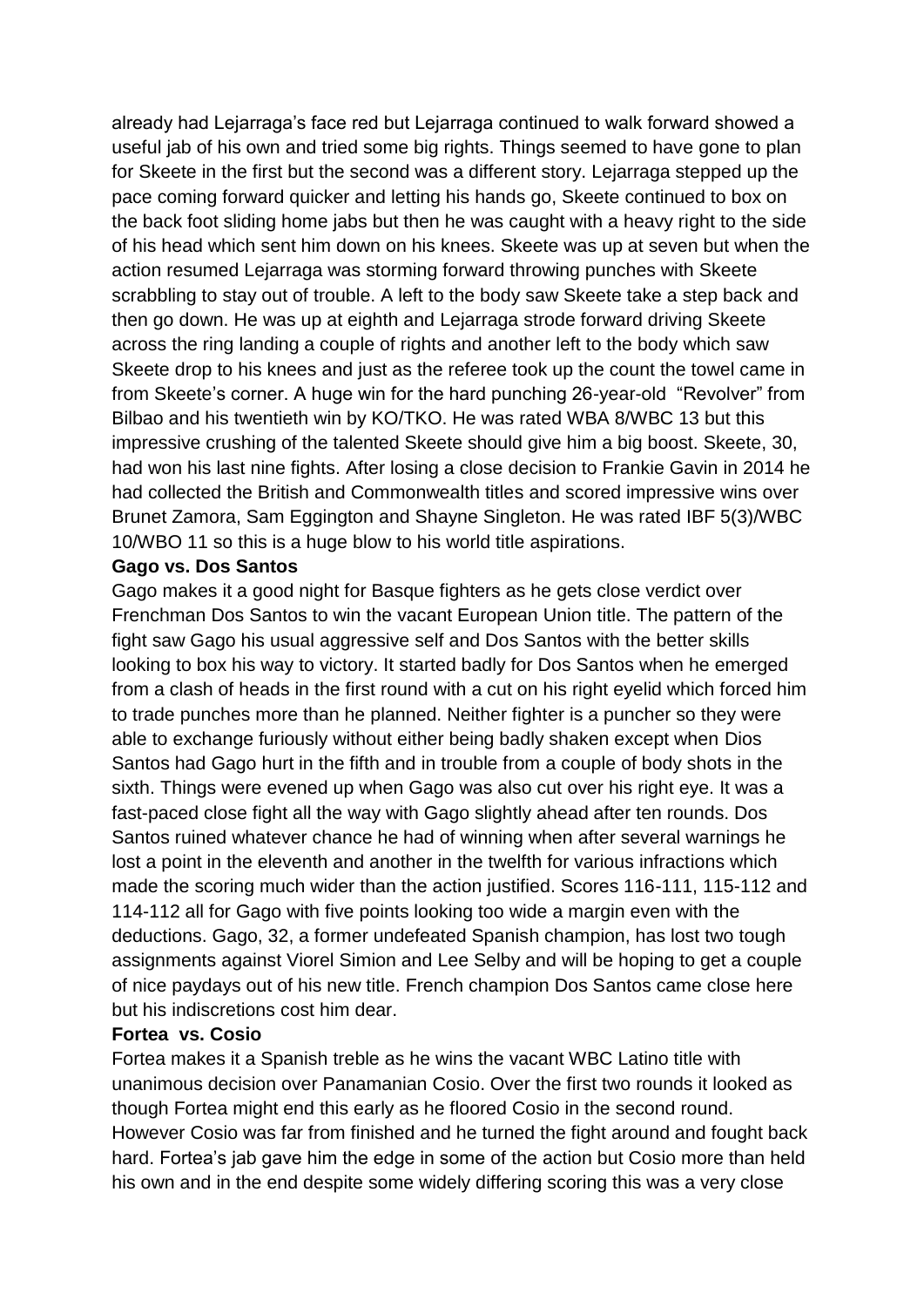call for Fortea. Scores a way out 98-91, 97-93 and a more representative 95-94 for Fortea. The tall 27-year-old from Valencia was inactive in 2016 and this is his third win since returning in 2017. The 36-year-old "Turbo" Cosio has been a useful fighter in his time but this is his fourth loss in his last five fights

#### **Jones vs., Nicolae**

Tall Essex youngster Jones had too much skill for Romanian Nicolae and boxed his way to a comfortable points victory winning every round. The 21-year-old former BBB of C Southern Area champion gets his fifth win as he rebuilds after a tenth round stoppage loss to Craig Poxton in February last year. Poor Nicolae is now 1-9 in his last 10 fights.

### **Plainville, MA, USA: Super Welter: Greg Vendetti (19-2-1) W TKO 1 Alex Duarte (13-5-1). Light: Ryan Kielczewski (28-3) W TKO 1 Israel Rojas (13-22). Vendetti vs. Duarte**

The local "Villain" Vendetti gets this one over quickly as he blitzes Duarte and halts him just before the bell to end the opening round. The busy 27-year-old was having his third fight of the year. He gets his twelfth win by KO/TKO and extends his winning streak to 14. New York-based Brazilian Duarte has now lost 5 of his last 6 fights with all five losses coming inside three rounds.

### **Kielczewski vs. Rojas**

In another poor match Kielczewski ended things even quicker blowing away Rojas in just 99 seconds for his second first round win in a row-both against very substandard opposition. After a run of 22 wins the 28-year-old "Polish Prince" hast lost close fights to Danny Aquino, Miguel Flores and Frank De Alba and is being slowly rebuilt. Mexican Rojas is 3-7 in his most recent fights with all seven losses by KO/TKO inside four rounds.

### **New York, NY, USA: Middle: Daniel Jacobs (34-2) W PTS 12 Maciej Sulecki (26- 1). Heavy: Jarrell Miller (21-0-1) W PTS 12 Johann Duhaupas (37-4). Welter: Daniyar Yeleussinov (1-0) W TKO 3 Noah Kidd (3-1-1). Jacobs vs. Sulecki**

Jacobs keeps his name in the frame for a shot at the winner of Gennady Golovkin vs. Saul Alvarez but has to fight hard to beat Sulecki in a fast-paced technical battle. Sulecki made a confident started moving well jabbing sharply and trying rights with Jacobs just short with some straight rights. Jacobs did better in the second with some fast combinations but Sulecki landed a good counter right. Already it was clear this was going to be a technical battle with Sulecki sticking to the jab and straight rights and Jacobs with a bit more variety in his work which he showed with some speedy combinations in the third. Jacobs was switching guard and changing angles in the fourth and hooking well to the body. Sulecki still stuck to the jab and was moving in straight lines so Jacobs was able to dodge many of the Pole's punches but Sulecki was scoring enough to keep the rounds close. Sulecki did better in the fifth. He started to put some variety into his work still jabbing hard and accurately but mixing in sweeping hooks to the body and matching Jacobs when they both threw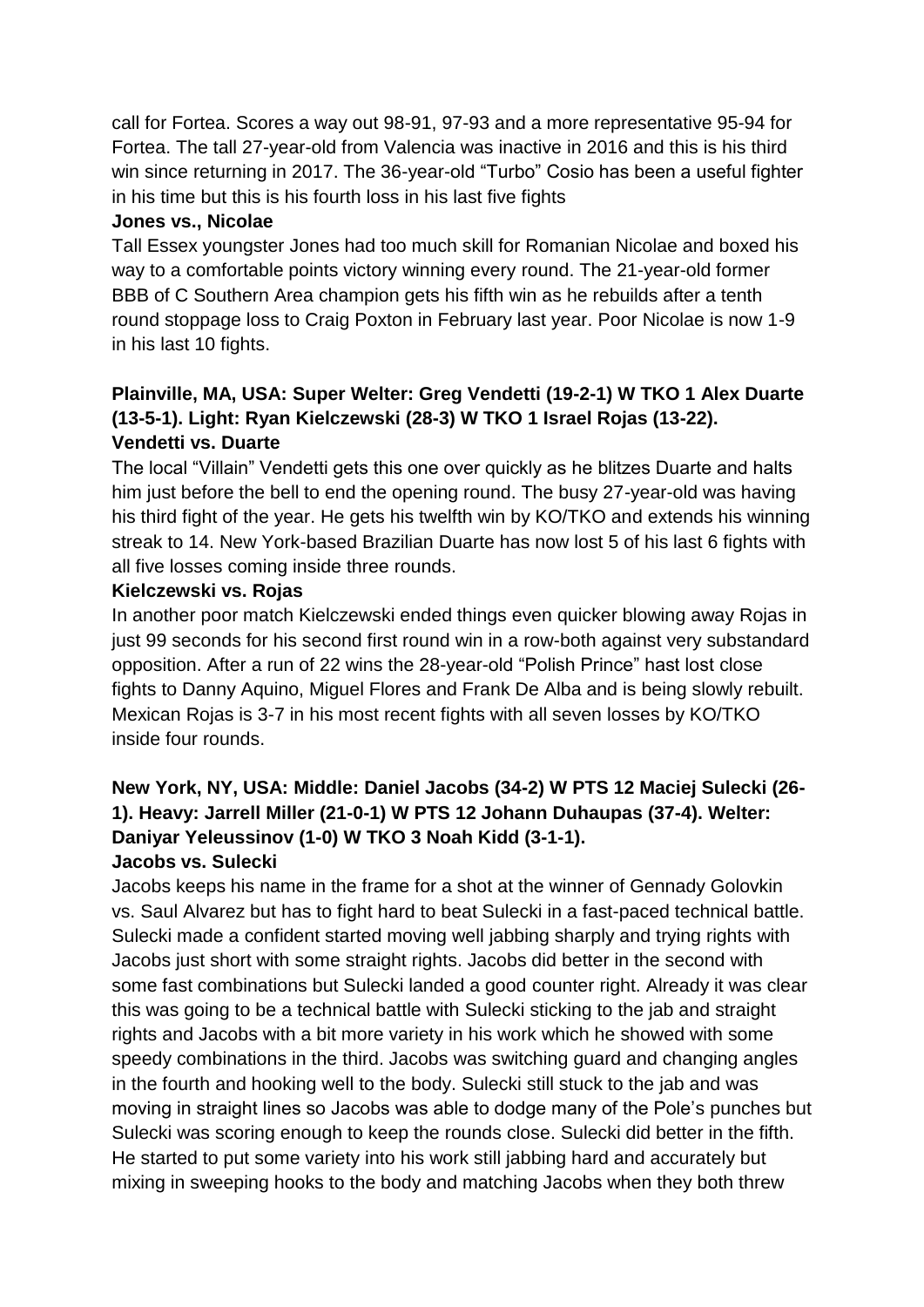punches in a fiery ending to the round. The Pole looked to edge the sixth boxing behind his jab, getting home with rights and just being quicker to the punch. Jacobs started the seventh by changing to southpaw but a quick attack from Sulecki saw him change back to orthodox. Sulecki continued that momentum throughout the round getting the jab/straight right home and scoring with a flashing combination with Jacobs not really landing much. The eighth was a closer round. Sulecki was confident enough to stay in the pocket and swap punches and Jacobs connected a few times late in the round to have the edge. The early action in the ninth was equal but Jacobs was firing speedy combinations to the body over the remainder of the three minutes. A close tenth went to Jacobs but only just. Both landed some good shots but Jacobs finished the round with a bundle of accurate punches. Sulecki had never been past the tenth round before but he showed no signs of tiredness. Jacobs clearly won the eleventh round. He was quicker to the punch and landed some hard right crosses over Sulecki's jab and although the Pole rallied it was one for Jacobs. Sulecki came out fast for the last and was clipped by a right and then nailed by a perfect right inside which sent him down. He was up quickly and fought back hard but was rocked a few more times before the final bell. Scores 117-110, 116-111 and 115-112 all for Jacobs. The 31-year-old "Miracle Man" is No 2 with the WBA and WBO, No 3 with the WBC and No 3(2) with the IBF so it will be the of the year at best before he gets another title shot. Sulecki, 28 exhibited excellent skills and good movement and showed he belongs at this level. His performance should be enough to earn him some big fights in the future.

#### **Miller vs. Duhaupas**

Miller gets wide unanimous victory over Duhaupas in a gruelling contest that illustrated the strengths and weaknesses of the unbeaten Miller. Miller took control from the outset. He was quicker with his hands and more mobile and shook Duhaupas with an over hand right. With the Frenchman getting home some jabs late in the round. Duhaupas made the mistake of taunting Miller early in the second and paid for it as Miller trapped him on the ropes and landed a series of hooks and uppercuts. Duhaupas got some respite after a low punch from Miller and then made good use of his jab and landed a hard right but Miller finished the round with a flourish. The third round belonged to Duhaupas. He scored repeatedly with his jab and banged home rights with Miller letting his work rate drop. Miller was back in charge in the fourth. He out jabbed Duhaupas and scored with some hurtful right uppercuts and also took the fifth which was mainly fought in close where Miller was able to land hooks and uppercuts. Duhaupas may just have edged the sixth as Miller only worked in short bursts with Duhaupas able to stay outside and use his jab. Miller turned the heat up in the seventh scoring early with thudding rights only to then decide to spend time just bobbing and weaving and taunting Duhaupas before landing more swings late in the round. Miller took the eighth and although again his work rate was low he landed enough and finished the round with a flurry of punches. In the ninth Miller worked hard landing some jarring shots at the start and end of the round with Duhaupas having some success with his jab in between times but it was clearly Miller's round as was the tenth where he pressed hard for three minutes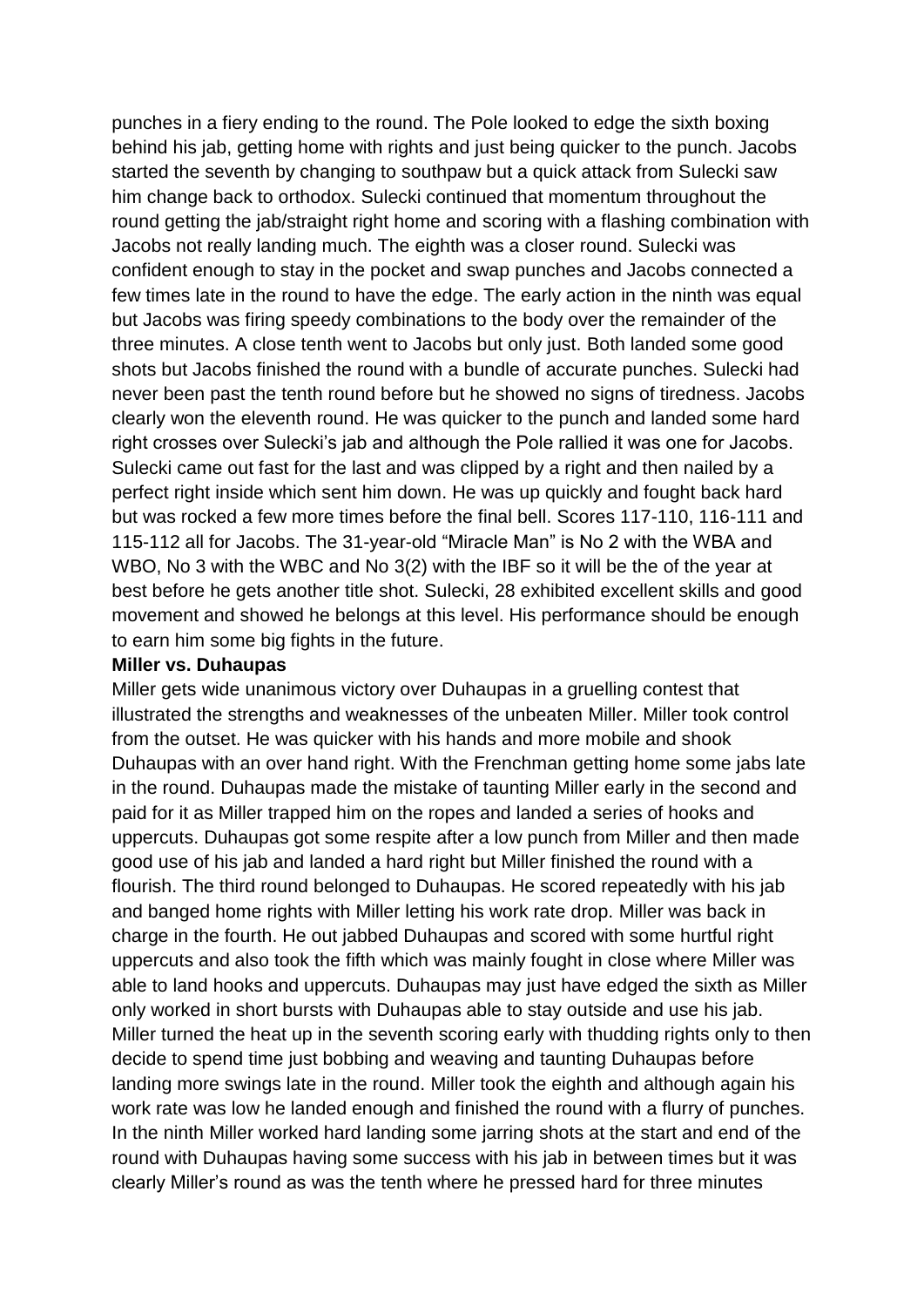pummelling Duhaupas with hooks with the Frenchman countering but taking a lot more than he was giving. Both were tired in the eleventh with Miller dominating the exchanges and taking the round which ended with them standing and trading with their defences gone missing in action. There was some confusion in the corner of Duhaupas when it seemed the ringside physicians were contemplating stopping the fight and even after Duhaupas left his corner the referee took him to a neutral corner so the physicians could examine him again but the Frenchman wanted to continue. Miller punched away throughout the round with Duhaupas doing his best to punch with him but again it was Miller's round. Scores 119-110 twice and 117-111 for Miller. Miller showed he could take a good punch and went twelve rounds for the first time. At 6'4" he is the right height for today's heavyweight division but at 304lbs (138kgs) he is carrying too much weight and his relatively short 78" reach will be a disadvantage against both Anthony Joshua and Deontay Wilder. Duhaupas allowed him to set the pace here but he may find it different against Joshua and Wilder who will both force him to fight much harder. He is No 3 with both the WBA and WBO. With the IBF No 1 position vacant he is the second highest rated fighter at No 3 after No 2 Kubrat Pulev. The 37-year-old Duhaupas again showed he has a good chin with only Wilder and Alex Povetkin beating him inside the distance and he did well to go the full twelve here to give Miller a good test.

#### **Yeleussinov vs. Kidd**

This was an easy fight pro fight for Yeleussinov. The Kazak former amateur star was too quick with both his right jab and his footwork for the rank novice Kidd and countered hard when ever Kidd tried to come forward. Yeleussinov was landing some hard lead lefts and when Kidd stupidly tried to switch to southpaw he unbalanced himself and Yeleussinov landed a series of hard shots. An explosive straight left put Kidd down in the third. He made it to his feet but more lefts and a couple of body punches put him down again and the fight was stopped. The 27-yearold Yeleussinov has great amateur credentials having won gold and silver at the World Championships and gold at the 2016 Olympics. Kidd thrown in way over his head.

**Philadelphia, PA, USA: Super Bantam: Isaac Dogboe (19-0) W TKO 11Jesse Magdaleno (25-1). Super Middle: Jesse Hart (24-1) W TKO 7 Demond Nicholson (18-3-1). Heavy: Bryant Jennings (23-2) W PTS 10 Joey Dawejko (19-5-4). Feather: Shakur Stevenson (6-0) W TKO 2 Roxberg Riley (12-1).Super Feather: Robinson Conceicao (7-0) W PTS 6 Alex Rynn (6-2).Light: Joseph Adorno (7-0) W KO 1 Jorge Padron (3-2).** 

#### 21

#### **Magdaleno vs. Dogboe.**

Huge upset as young Ghanaian Dogboe climbs off the floor in the first round and overpowers champion Magdaleno to win the WBO title and become the youngest world champion in Ghanaian boxing history

**Round 1**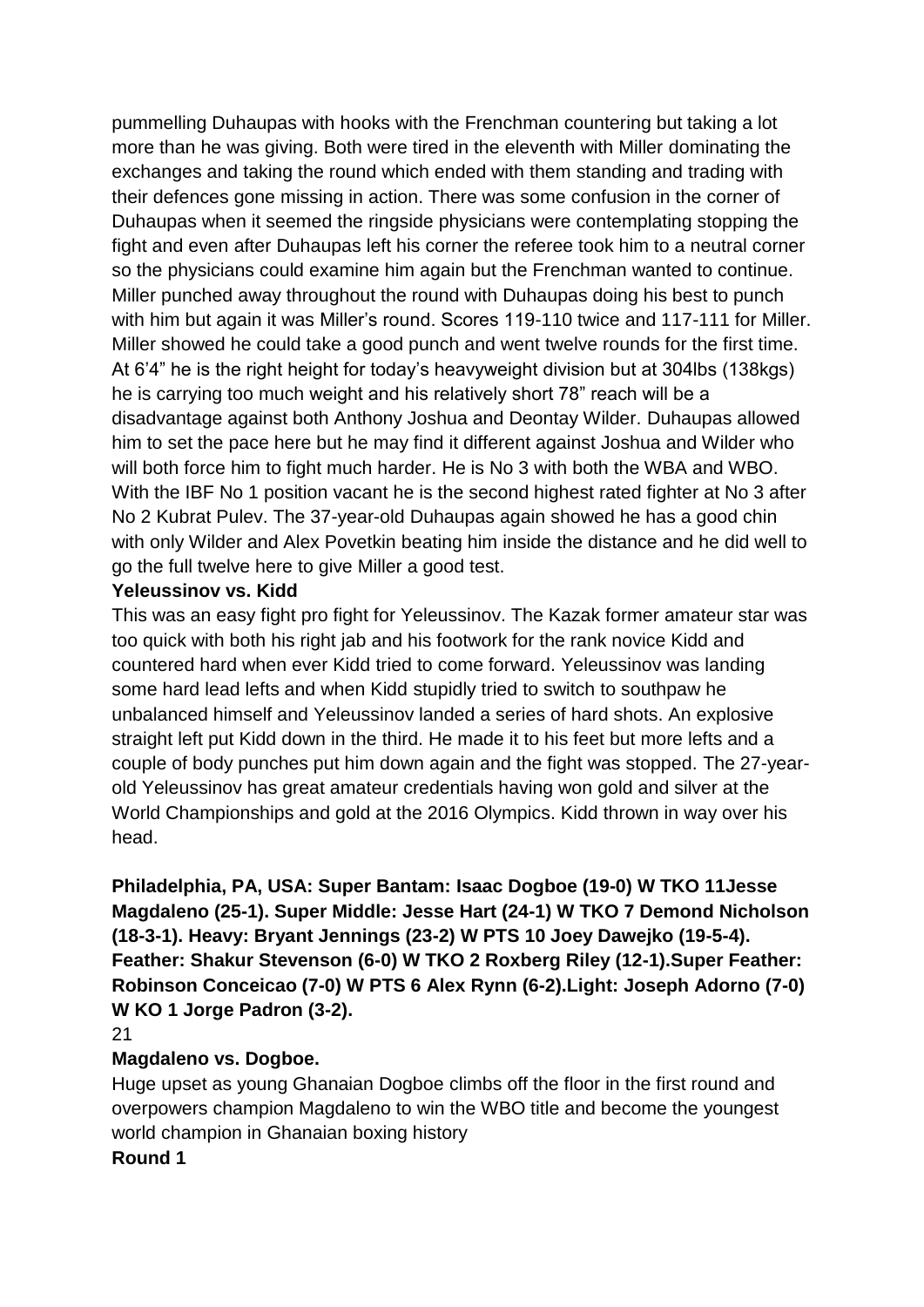Dogboe made a quick, confident start coming forward taking the fight to Magdaleno and throwing a series of hooks. He paid for the confidence when as he was standing in front of Magdaleno throwing hooks to the body Magdaleno landed a short right and a left to the head that sent Dogboe back and down. He was up immediately and looked shaken but not hurt. After the count Magdaleno was throwing plenty of punches looking to end things and shook Dogboe badly with a southpaw left but Dogboe made it to the bell.

Score 10-8 Magdaleno

# **Round 2**

It had been a bad opening round for Dogboe as he suffered the first knockdown of his career but he showed no sign of being fazed by it. Both fighters fought cautiously early in the round. Over the closing minute Dogboe took Magdaleno to the ropes and opened up firing to head and body with both hands. Magdaleno banged back but Dogboe had edged the exchanges.

Score 10-9 Dogboe 19-18

### **Round 3**

Dogboe was taking the fight to Magdaleno in this one but the champion was landing some accurate left counters. As Dogboe advanced a left to the head shook him making his legs wobble and forcing him back. He was hurt and although he fired back fired back it was Magdaleno's round.

Score 10-9 Magdaleno 29- 27

### **Round 4**

Dogboe's round. He marched forward for three minutes firing sweeping hooks with Magdaleno trying to counter. Dogboe was doing the scoring with Magdaleno busy covering up and being outscored.

Score 10-9 Dogboe 38-37

### **Official scores: 38-37 Dogboe, 38-37 Magdaleno, 38-37 Magdaleno Round 5**

This was a pivotal round. Magdaleno had to get on the front foot but when he tried to within just 20 seconds of the round starting he was nailed by a short, powerful right hook to the chin and went down then rolled over and got up on one knee looking to his corner. He was up at five but looked shaky. Dogboe pounded away at Magdaleno with hooks to head and body with Magdaleno pinned to the ropes and trying desperately to hang on. He was taking a pounding with Dogboe landing crunching shots to head and body. Magdaleno showed some good defensive work and mocked Dogboe's efforts but he had to soak up punishment right to the bell. Normally you might look for two knockdowns to make it a 10-7 but this was one-sided enough for 2 ½ minutes for it to justifiably be a 10-7 round with the referee looking closely at the punishment Magdaleno was taking and being concerned enough to go Magdaleno's corner at the end of the round to check on Magdaleno's condition. Score 10-7 Dogboe 46-47

**Round 6**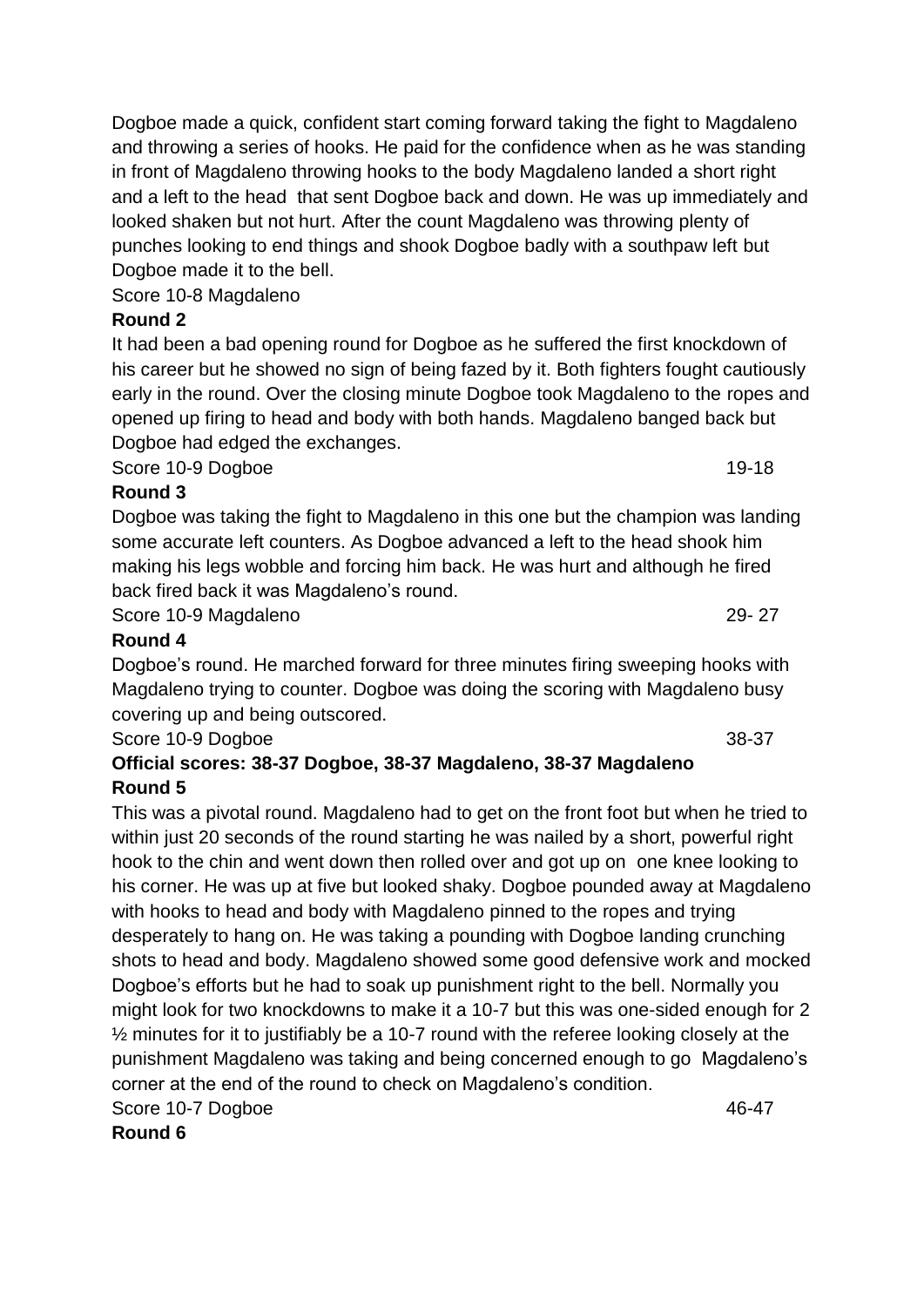The paced dropped in the sixth. It was a recovery round for Magdaleno and he tried to box on the outside. Dogboe won the round by trapping Magdaleno on the ropes and working him over a couple of times with hooks and straight rights.

Score 10-9 Dogboe 55-57

# **Round 7**

Magdaleno started the round well and finished it well but for most of the round Dogboe was in charge. He again had Magdaleno fighting with his back to the ropes and landed some rib bending hooks and shots to the head,.

### Score 10-9 Dogboe 64-67

### **Round 8**

Magdaleno got back into the fight in this one. He was much quicker than Dogboe, stayed off the ropes scoring with quick punches and then either skipping away or tying Dogboe up on the inside.

Score 10-9 Magdaleno 74-76

#### **Official scores: 77-72 Dogboe, 76-74 Dogboe, 77-73 Dogboe Round 9**

Another round for Magdaleno. Again he kept moving slotting home right jabs and catching the advancing Dogboe with left counters. These rounds were going the way the fight was expected to go with the hand and foot speed of Magdaleno giving him the edge. Dogboe is not fast-footed he plants his feet flat on the canvas to give himself a solid base for power punching and sacrifices some speed. Score 10-9 Magdaleno 84-85

### **Round 10**

Dogboe needed to turn this around and he did. He dominated the round pressing and harassing and keeping Magdaleno pinned to the ropes for long periods. Magdaleno stupidly gestured for Dogboe to bring it on and the Ghanaian did with body punches from both hands and uppercuts with Magdaleno unable to fire back. Score 10-9 Dogboe 93-95

# **Round 11**

Dogboe continued his body attacks at the start of this round with Magdaleno looking to hold but Dogboe pulled himself free and landed a couple of punches to the head with Magdaleno weakened by the body punches dropping to his knees. He got up at eight but was obviously in deep trouble. Dogboe forced Magdaleno into a corner and pounded away with hooks to the body until Magdaleno went down on his knees and the referee stopped the fight.

Great win for the 23-year-old Dogboe and a great boost for boxing in Ghana. The 2012 Olympian gets his thirteenth win by KO/TKO. After that opening round knockdown, the first he has suffered in his career, he proved too strong and aggressive for Magdaleno. His road to the 2012 Olympics had a couple of bumps along the way as he lost to Jessie Lartey at the Ghanaian selection tournament and lost again in final African Qualifier. His Olympic dream ended in the first series as he was beaten 10-9 by Japan's Satoshi Shimizu. However he stayed on in Britain and won the ABA title in 2013 (he wore a Union Jack on one sleeve as he came into this title fight) before turning pro with a win in Switzerland and having fights in England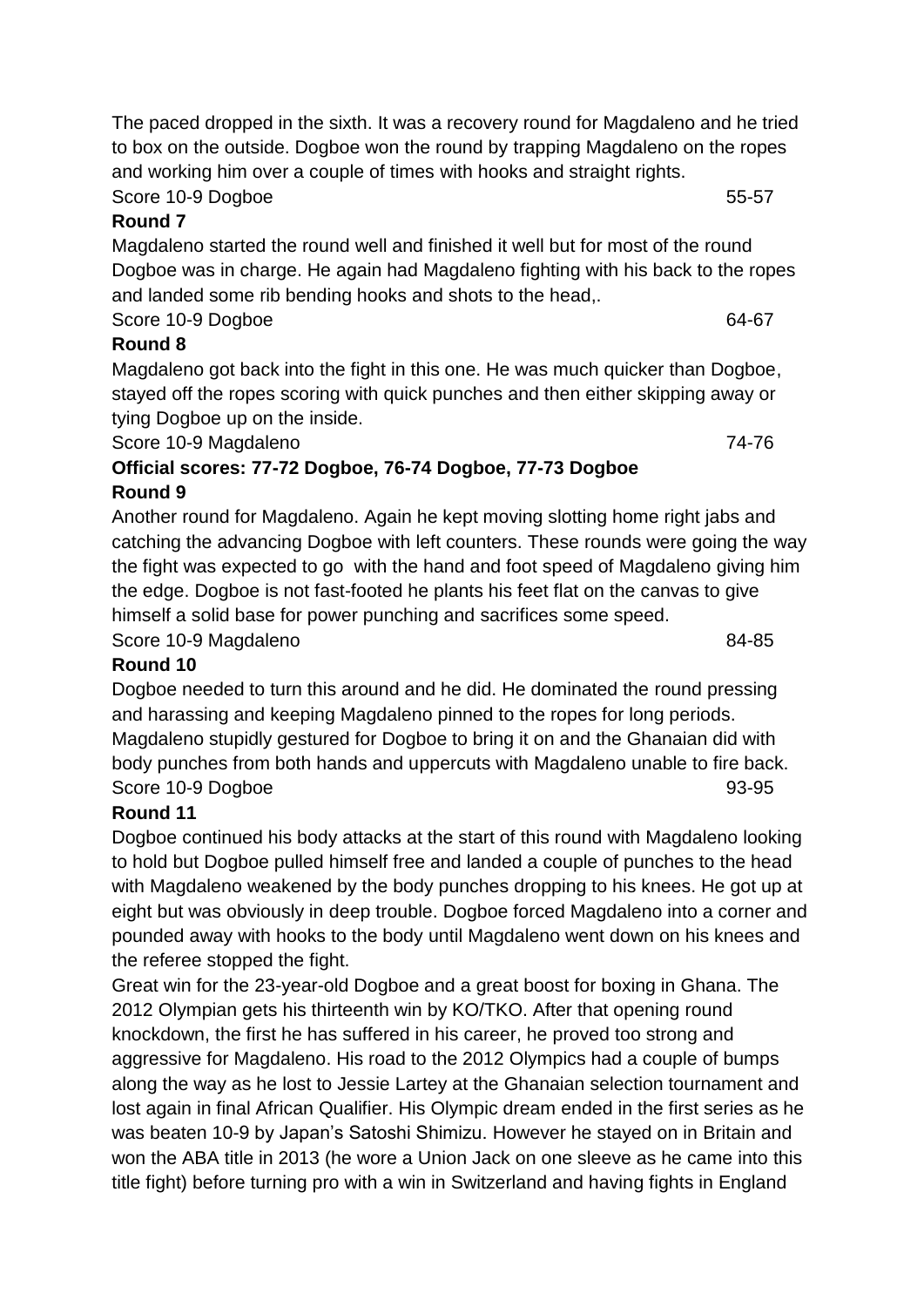and the US. He then went home to build a huge following with a series of impressive victories and lifted the interim WBO title. Azumah Nelson tabbed him as a future world champion and there will be comparisons but he has a long way to go before he ranks up there alongside his role model Ghana's and perhaps Africa's greatest ever fighter but then he is only 23. Magdaleno was making the second defence of his WBO title. Injury had kept him out of the ring for a year which could not have helped his case but at 26 he has the talent to put this loss behind him and rebound strongly. **Hart vs. Nicholson**

Hart stops Nicholson to keep on track for another title shot. From the start this one was fought at a fast pace. Hart had the longer reach and tried to work on the outside over the early rounds. Nicholson was able to get inside and wobbled Hart with a right just before the bell to end the first round. Hart had a big third being credited with two knockdowns. The first looked more a case of Nicholson tripping but the second was legit as Hart landed some powerful left hooks and a right. Nicholson beat the count but was badly shaken. Both tired quickly and the fifth and sixth turned into close quarters brawls with Hart scoring with a series of left hooks in the fifth and Nicholson out landing Hart in the sixth and getting through with a damaging right uppercut. Nicholson was pressing hard in the seventh when Hart landed a long right that landed behind the ear of Nicholson. He did not go down but squatted on his haunches which caused some confusion and although neither his body nor his gloves touched the canvas the referee pulled Hart back whilst Nicholson walked to a corner looking a bit dazed. The referee indicated the fight should continue and Hart piled in landing heavy punches to the head driving Nicholson across the ring. Nicholson slumped to the floor sliding down Hart's legs. The referee took up the count with Nicholson still complaining he had been hit on the back of the head. Strangely the referee counted to eight and signalled Nicholson to get up. This went on for a few seconds and in fact it was almost 20 seconds before Nicholson got up at which point the referee waived the fight over with Nicholson still complaining about the right from Hart. The Philadelphian wins the vacant WBC NABF title and gets win No 20 by KO/TKO. He is still No 1 with the WBO so in line for a return with Gilberto Ramirez having lost a close decision to the WBO champion in September but he is No 3 with the WBC so he could decide to go in that direction. Nicholson was 8-1-1 going in with a draw against Immanuwel Aleem and a sp[lit decision loss to Steve Rolls in recent action.

#### **Jennings vs. Dawejko**

Jennings just too big for Dawejko and wins unanimous decision. With huge edges in height and reach over Dawejko Jennings worked on the outside in the first two rounds slotting home jabs and some body punches against a static Dawejko. In the third Dawejko managed to get inside and score with some thumping left hooks to the body and overhand rights. Dawejko continued to roll forward in the fourth and had some success early but Jennings finished the round strongly with a hard right and some quick combinations. Over the fifth, sixth and seventh Jennings chose to box spearing Dawejko with his jab and when he did chose to stand and trade banging in some uppercuts. Dawejko kept trying to track Jennings but was too slow. Jennings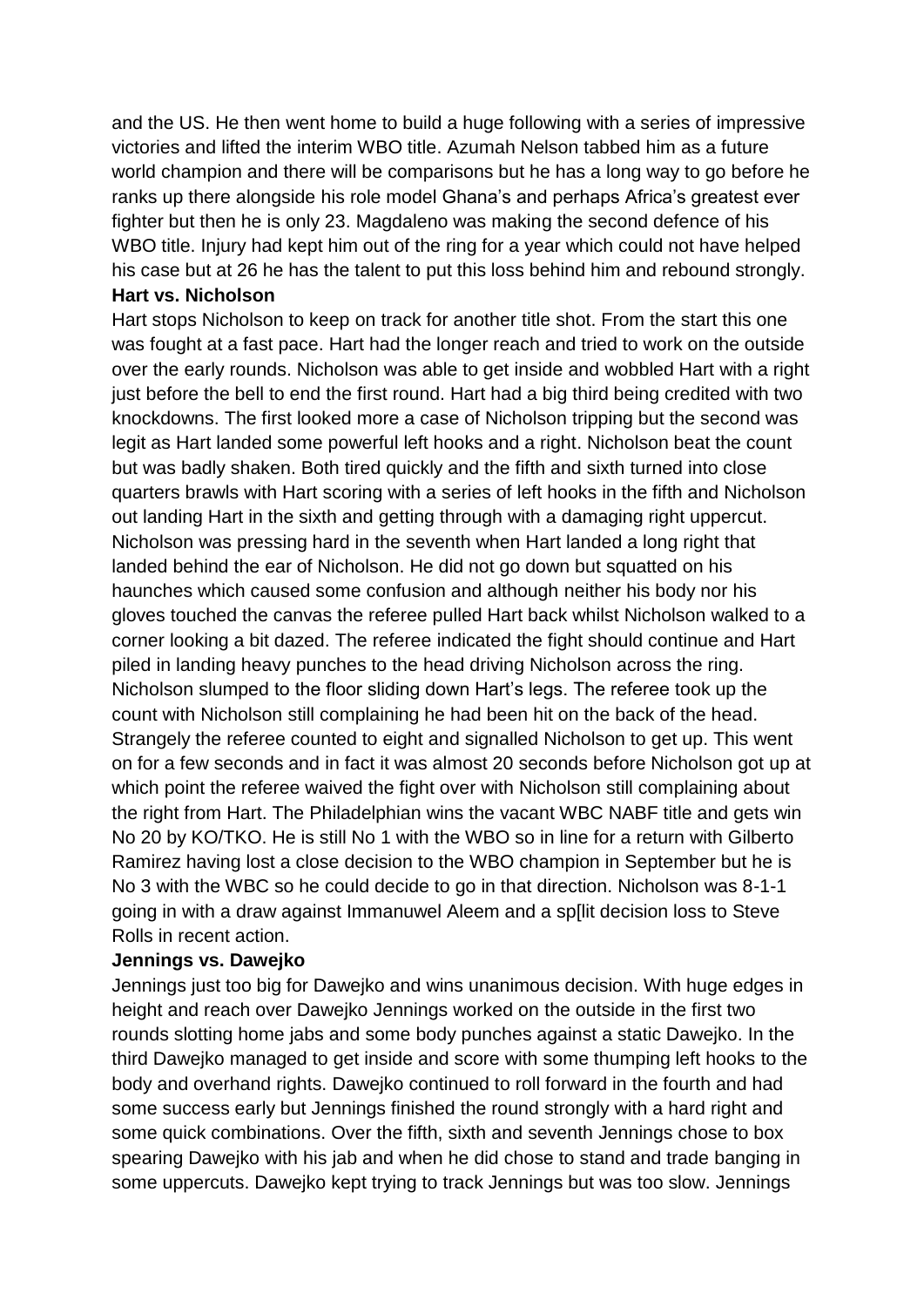started the eighth coming forward forcing Dawejko back with his jab and raking him with long rights and then boxed through the rest of the round changing angles and poking home jabs. It was the same in the ninth with Jennings able to score from distance and avoid Dawejko's attempts to get close. Jennings landed a big right early in the round but Dawejko just kept plodding forward. Jennings shook Dawejko a couple of times with rights in the last but Dawejko was still there trying to get close enough to do some damage to the bell. Scores 98-92 for Jennings from all three judges. The physical differences meant this was not a tough test for Jennings but he put in some good work as he waits for a big fight. Back-to-back-losses to Wlad Klitschko and Luis Ortiz saw him take 20 months out and this is the fourth win for the 33-year-old from Philadelphia. He is currently rated WBO 7/WBA 13. At 5'10" and with short arms Dawejko is always going to struggle against big heavyweights but he was a useful 5-0-2 in his last 7 fights and never stopped trying here.

### **Stevenson vs. Riley**

Stevenson puts away Riley in two rounds. The hot Top Rank prospect took the first and then finished it in the second. He put Riley down and although Riley made it to his feet when the action recommenced he was taking some serious punishment and the referee stopped the fight. Third win by KO/TKO for the brilliant 20-year-old Olympic silver medallist. Riley was trying to move up to eight rounds for the first time but it was never going to go that far.

#### **Adorno vs. Padron**

Recent Top Rank teenage signing Adorno gets his sixth first round win as he puts Pardon down and out in just 71 seconds. The 18-year-old National Golden Gloves bronze medallist must be one to watch and he has a younger brother who is still an amateur but every bit as talented. Mexican Pardon never in with a shout. Bronze 2016 NGG

### **Conceicao vs. Rynn**

Olympic gold medal winner Conceicao takes every round against Rynn. The 29 year-old Brazilian won on score of 60-54 from all three judges but for some reason I don't have the same level of confidence in Conceicao as I do for Stevenson. Canadian-based Mexican Rynn took Irish hope John Joe Nevin eight rounds in losing to him.

**El Paso, TX, USA: Welter: Joselito Lopez (36-7) W PTS 10 Miguel Cruz (17-1). Super Middle Anthony Dirrell (32-1-1) W PTS 10 Abraham Han (26-4-1). Feather: Claudio Marrero (23-2) W KO 1 Jorge Lara (29-1-2). Super Welter: Erickson Lubin (19-1) W TKO 4 Silverio Ortiz (37-22). Super Light: Kevin Watts (12-2) W TKO 5 Ryan Karl (15-2). Super Feather: Miguel Flores (22-2) W TKO 2 Raul Chirino (11-8).**

### **Lopez vs. Cruz**

Lopez has too much craft and too much experience for Cruz and boxes his way to a wide unanimous decision. Cruz was in the fight briefly over the first two rounds but after that it was Lopez's fight. He allowed Cruz to make much of the running but showed improved defensive skills and caught Cruz continually with hard counters.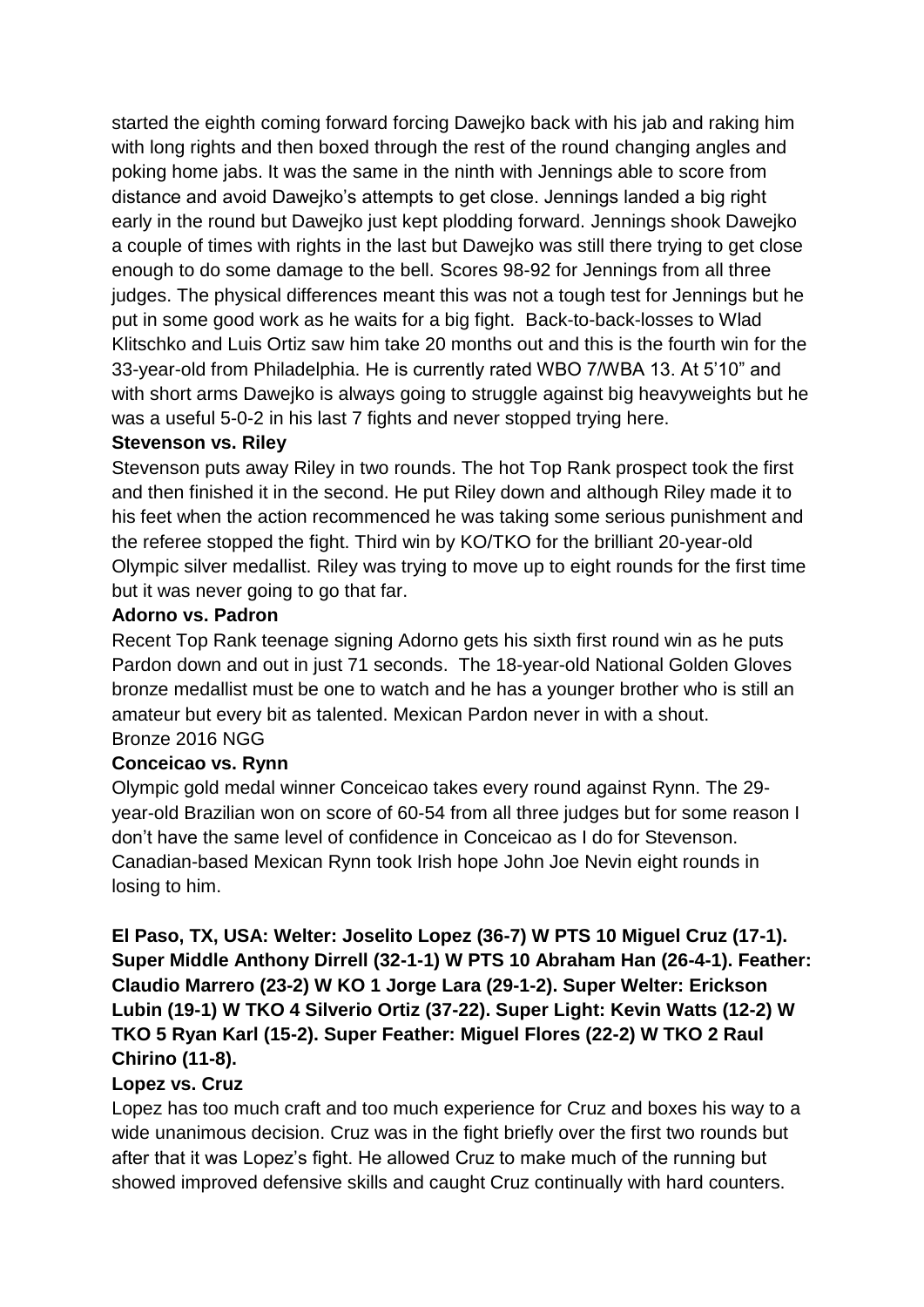Cruz tried going to the body to slow his older opponent but constantly landed low and lost a point in both the fifth and sixth round for that offence. .Lopez totally dominated the second half of the fight. Cruz pressed hard but Lopez was getting the best of the exchanges all the way and Cruz lacked the power to turn the fight around. Scores 99-89 twice and 98-90 for Lopez. The 33-year-old "Riverside Rocky" has lost in non-title fights to Jessie Vargas, a split decision, and Marcos Maidana and in title fights to Victor Ortiz and Saul Alvarez. He is No 6 with the WBA but another title fight is probably out of his reach. Cruz , 27, had scored some useful wins at a lower level but found this too steep a climb and was well beaten.

#### **Dirrell vs. Han**

Dirrell has said this will be his last year as a fighter so he could not afford to lose here if he was to land another title fight. There was no danger of "The Dog" losing this one. He outclassed the local fighter with Han never really getting into the fight. Dirrell floored Han with a punch to the side of the head just before the bell to end the first round but Han was never really in trouble again after that. Dirrell was able to slot home jabs and easily evade the wild attacks of Han who was constantly caught with counters as he tried to forge forward. There was bit of rough stuff in the fourth as they both tumbled to the canvas but Dirrell was quickly in control again. Han had occasional success but Dirrell was unfazed and kept drilling Han with single shots and combinations and eased his way to victory. Scores 99-90 twice and 100-89 for Dirrell. His old title, the WBC one, is the one the 33-year-old from Flint should have in his sights as he sits at No 2 behind Callum Smith and has the experience to test young champion David Benavidez. The one round blast out of Caleb Truax on his record might make the IBF title seem a possibility but he has more pull with the WBC as an ex-champion. Han. Also 33, lost split decisions to Sergio Mora and Fernando Guerrero in 2015 and fought a technical draw with J'Leon Love and has probably gone as far as he is going.

### **Marrero vs. Lara**

Marrero ends this all-southpaw scrap in almost the first exchange of punches and crushes formerly unbeaten Lara. Marrero came out firing and Lara stepped up to meet him. Both were throwing wild punches like it was the last round and not the first. Suddenly Marrero beat Lara to the punch with a left inside which crashed into Lara's chin and put him down heavily. He tried to climb to his feet but before he even got half way up he tumbled back down and the referee waived the fight over in just 33 seconds. Even with the fight over Lara again tried to get up and again fell over. Marrero, a former IBO and interim WBA champion had been on the end of a brutal kayo himself in losing his interim WBA title on a seventh round kayo against Jesus Rojas in September. He certainly made a statement here as he registered his seventeenth win by KO/TKO. Despite his No 4 rating from the WBC Lara had been largely inactive with just one fight in 2015 and one 11 months ago in 2017. Perhaps Marrero felt he could catch a rusty Lara cold and he certainly did.

### **Lubin vs. Ortiz**

Lubin returns to action for the first time since being obliterated inside a round by Jermell Charlo in a challenge for the WBC title in October. Ortiz is vastly experienced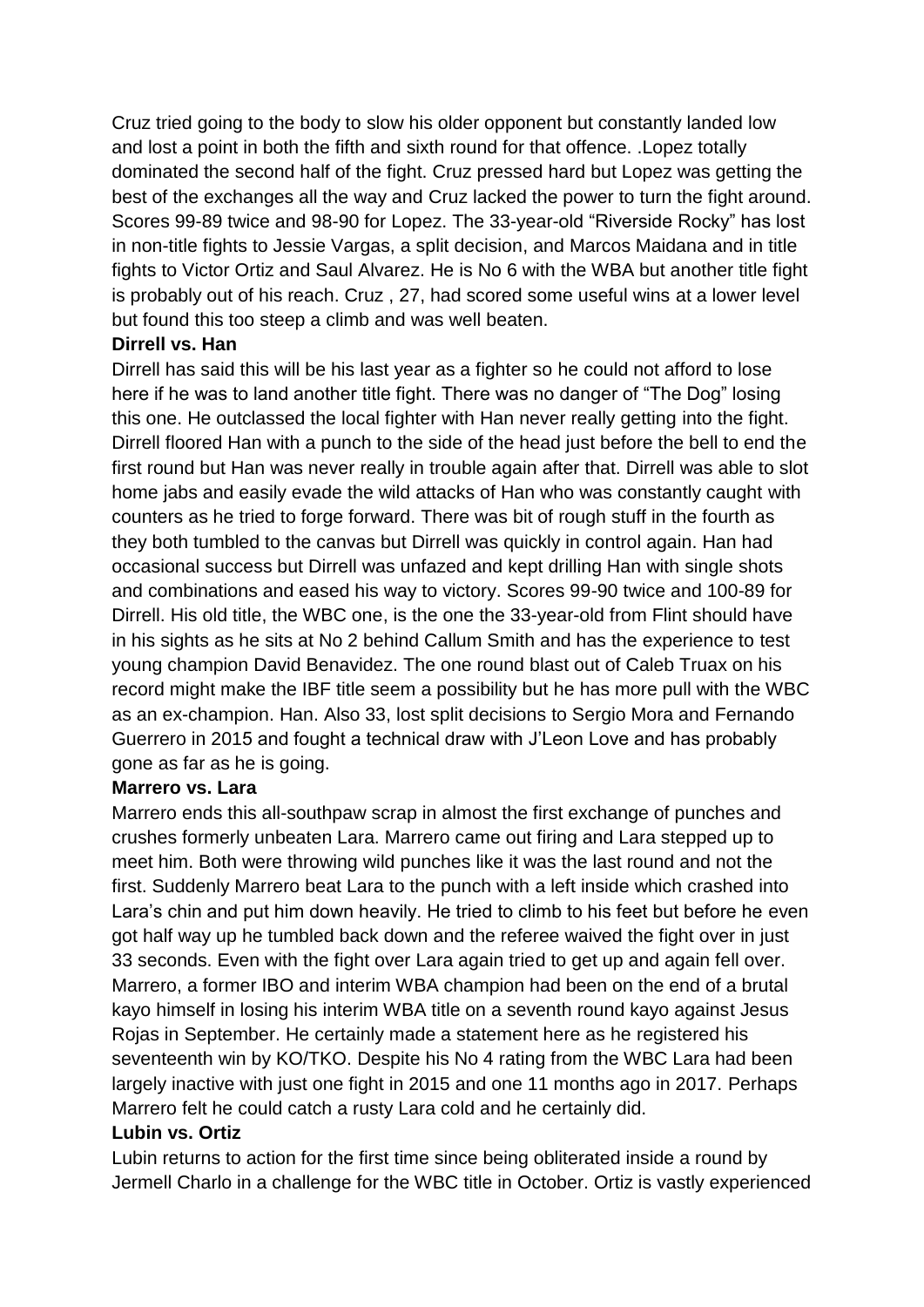but came in as a late substitute and tired quickly being halted in the fourth. At 22- Lubin is still very young in boxing terms and has plenty of time to get back in the picture after what was a very premature title attempt. He has 14 wins by KO/TKO. Ortiz has plenty of mileage on the clock and it is showing as he is 3-8 in his last 8 fights but this is only his sixth loss by KO/TKO.

### **Watts vs. Karl**

Californian "Playboy" Watts halts Texan hope Karl in the fifth round. "Cowboy" Karl was a slight favourite but Watts ignored the odds and scored an important win. Coming in the 25-year-old Watts had lost two tough fights in a row by KO/TKO against unbeaten fighters Eddie Ramirez and Jose Borrego so a vital win and his fifth by KO/TKO. Karl, 26 also lost inside the distance to Ramirez but had come back with two wins.

### **Flores vs. Chirino**

As with Watts Flores was also looking to rebuild after two inside the distance defeats in fights against good opposition. He was too good for Floridian Chirino and halted him in the second round. Houston-based Mexican Flores had scored a win over experienced Mario Briones and over the 25-1 Ryan Kielczewski but was brought down with a bump in losses last year to Dat Nguyen and Chris Avalos. Chirino has lost 4 of his last 5.

### **Aguascalientes, Mexico: Super Middle: Bruno Sandoval (20-2-1) W TKO 1 Devis Caceres (24-9). Super Fly: Damien Vazquez (14-0) W Luis Golindano ((9- 1).**

### **Sandoval vs. Caceres**

Sandoval returns to the ring with a win as the "Shark" devours "Cat". The hardpunching Mexican "Shark" ended the fight late in the first round with a solid right hook to the chin of Caceres. Sandoval wins the vacant WBC Latino title and moves to 16 wins by KO/TKO. This is his first fight since his third round kayo loss to Ryota Murata in Japan in December 2016. "The Cat" Caceres loses when he tries to step up and this is his fourth defeat by KO/TKO.

### **Vazquez vs. Golindano**

In a calash of unbeaten youngsters Vazquez wins the vacant WBC Youth Silver title with unanimous verdict over Venezuelan Golindano. It was a tight fight over the opening rounds but then the better skills of Vazquez saw him open a gap and emerge a clear winner. Scores 97-92 twice and 96-93 for Vazquez. The 20-year-old from Las Vegas was moving up to ten rounds for the first time as was Golindano, also 20, who was having his first fight outside Venezuela.

### **Windham, NH, USA: Heavy: Jason Bergman (27-15-2) W TKO 1 Rubin Williams (29-32-1). Super Welter: Ashley Theophane (42-8-1) W PTS 8 Larry Smith (10- 36-1).**

### **Bergman vs. Williams**

A disgraceful piece of rubbish sees Bergman floor poor old Williams three times before the referee calls the fight off. Bergman lost to Joseph Parker in 2016 and lost